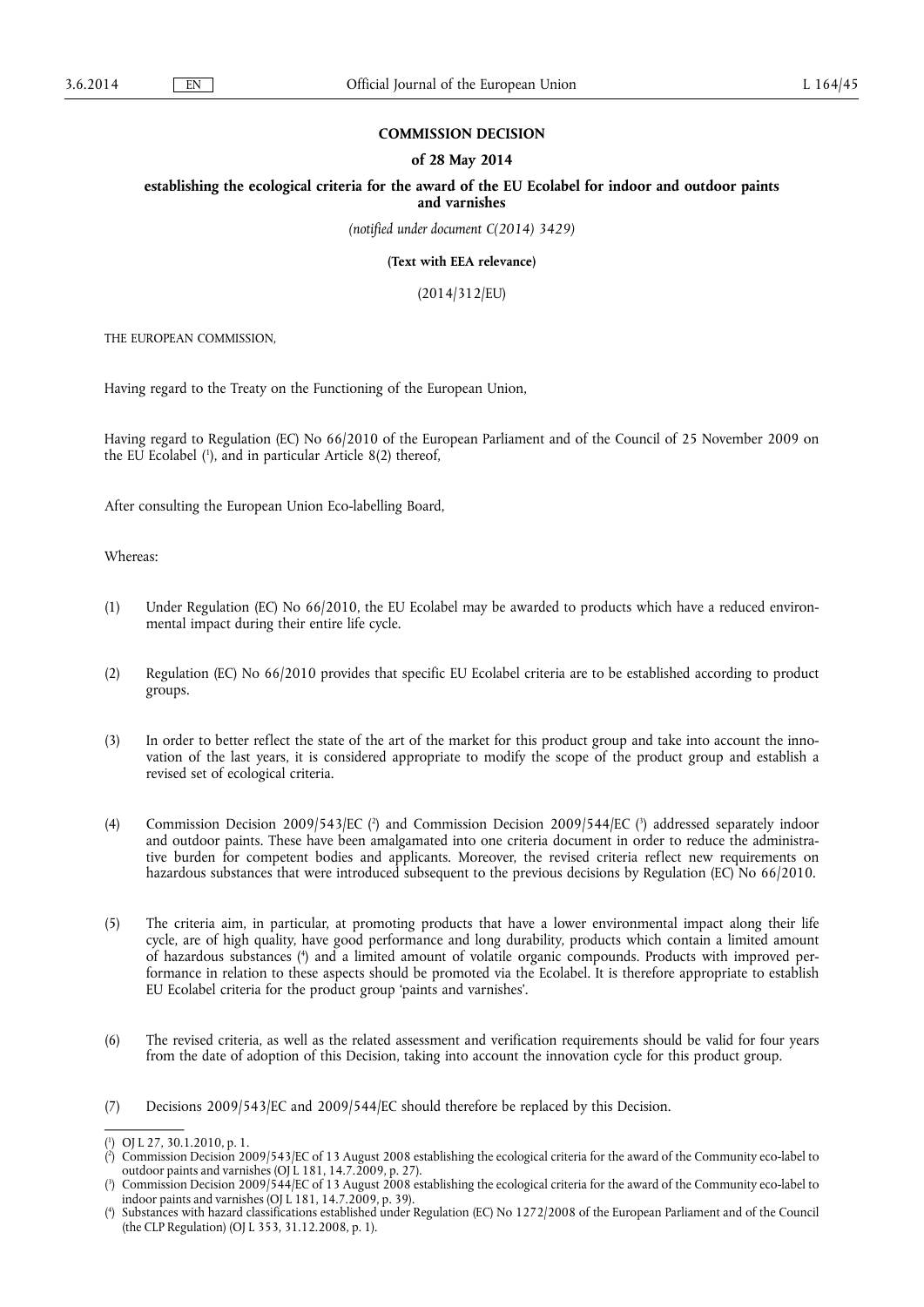- (8) A transitional period should be allowed for producers whose products have been awarded the EU Ecolabel for indoor and outdoor paints and varnishes on the basis of the criteria set out in Decisions 2009/543/EC and 2009/544/EC, so that they have sufficient time to adapt their products to comply with the revised criteria and requirements.
- (9) The measures provided for in this Decision are in accordance with the opinion of the Committee established by Article 16 of Regulation (EC) No 66/2010,

HAS ADOPTED THIS DECISION:

#### *Article 1*

1. The product group of 'indoor and outdoor paints and varnishes' shall comprise indoor and outdoor decorative paints and varnishes, woodstains and related products intended for use by consumers and professional users falling under the scope of Directive 2004/42/CE of the European Parliament and of the Council (').

2. The product group of 'indoor and outdoor paints and varnishes' shall comprise: floor coatings and floor paints; paint products which are tinted by distributors at the request of consumer (non-professional) or professional decorators, tinting systems, decorative paints in liquid or paste formulas which may have been pre-conditioned, tinted or prepared by the manufacturer to meet consumer's needs, including wood paints, wood and decking stains, masonry coatings and metal finishes primers and undercoats of such product systems as defined in Annex I to Directive 2004/42/CE.

- 3. The product group shall not comprise the following products:
- (a) anti-fouling coatings;
- (b) preservation products for wood impregnation;
- (c) coatings for particular industrial and professional uses, including heavy-duty coatings;
- (d) powder coatings;
- (e) UV curable paint systems;
- (f) paints primarily intended for vehicles;
- (g) product which primary function is not to form a film over the substrate, e.g. oils and waxes;
- (h) fillers as defined by EN ISO 4618;
- (i) road-marking paints.

#### *Article 2*

For the purpose of this Decision, the following definitions shall apply:

- (1) 'Paint' means a pigmented coating material, supplied in a liquid paste or powder form, which, when applied to a substrate, forms an opaque film having protective, decorative or specific technical properties and after application dries to a solid, adherent and protective coating;
- (2) 'Varnish' means a clear coating material which, when applied to a substrate forms a solid transparent film having protective, decorative or specific technical properties and after application dries to a solid, adherent and protective coating;
- (3) 'Decorative paints and varnishes' means paints and varnishes that are applied in-situ to buildings, their trim and fittings, for decorative and protective purposes;
- (4) 'Lasure' means coatings producing a transparent or semi-transparent film for decoration and protection of wood against weathering, which enables maintenance to be carried out easily;

<sup>(</sup> 1 ) Directive 2004/42/CE of the European Parliament and of the Council of 21 April 2004 on the limitation of emissions of volatile organic compounds due to the use of organic solvents in certain paints and varnishes and vehicle refinishing products and amending Directive 1999/13/EC (OJ L 143, 30.4.2004, p. 87).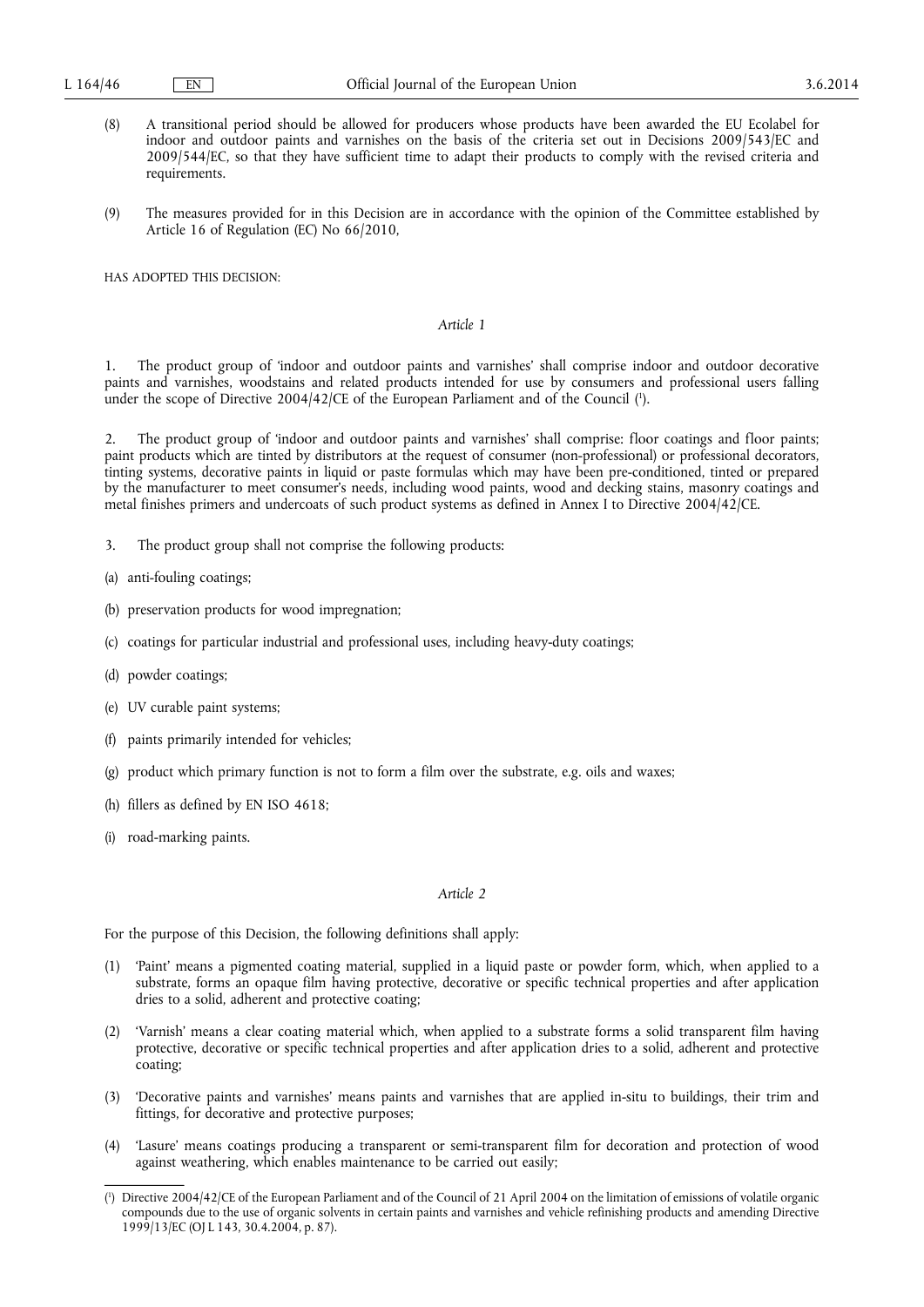- (5) 'Tinting system' means a method for preparing coloured paints by mixing a 'base' with coloured tints;
- (6) 'Masonry coating' means a coating that produce a decorative and protective film for use on concrete, paintable brickwork, blockwork, rendering, calcium silicate board or fibre-reinforced cement;
- (7) 'Binding primers' means coatings designed to stabilise loose substrate particles or impact hydrophobic properties;
- (8) 'UV curable paint system' means the hardening of coating materials by exposure to artificial ultra-violet radiation;
- (9) 'Powder coating' means protective or decorative coating formed by the application of a coating powder to a substrate and fusion to give a continuous film;
- (10) 'In-can preservatives' are products used for the preservation of manufactured products during storage by the control of microbial deterioration to ensure their shelf life;
- (11) 'Dry-film preservatives' are products used for the preservation of films or coatings by the control of microbial deterioration or algal growth in order to protect the initial properties of the surface of materials or objects;
- (12) 'Anti-skinning substances' are additives that are added to the coating materials to prevent skinning during production or storage of the coating material;
- (13) 'Volatile organic compounds' (VOC) means any organic compounds having an initial boiling point less than or equal to 250 °C measured at a standard pressure of 101,3 kPa as defined in Directive 2004/42/EC and which, in a capillary column, are eluting up to and including Tetradecane ( $C_{14}H_{30}$ ) for non-polar systems or Diethyl adipate  $(C_{10}H_{18}O_4)$  for polar systems;
- (14) 'Semi volatile organic compounds' (SVOCs) means any organic compound having a boiling point of greater than 250 °C and which, in a capillary column (<sup>1</sup>) are eluting with a retention range between n-Tetradecane ( $C_{14}H_{30}$ ) and n-Docosane (C<sub>22</sub>H<sub>46</sub>) for non-polar systems and diethyl adipate (C<sub>10</sub>H<sub>18</sub>O<sub>4</sub>) and methyl palmitate (C<sub>12</sub>H<sub>34</sub>O<sub>2</sub>) for polar systems;
- (15) 'White and light coloured' paints are those with a tri-stimulus (Y-value) > 70 %;
- (16) 'Gloss paints' are those which at an angle of incidence of 60° show a reflectance of  $\geq 60$ ;
- (17) 'Mid sheen paints' (also referred to as semi-gloss, satin, semi matt) are those which at an angle of incidence of 60° or at 85° show a reflectance of  $\leq 60$  and  $\geq 10$ ;
- (18) 'Matt paints' are those which at an angle of incidence of 85° show a reflectance of < 10;
- (19) 'Dead matt paints' are those which at an angle of incidence of  $85^{\circ}$  show a reflectance of  $\leq 5$ ;
- (20) 'Transparent' and 'semi-transparent' means a film with a contrast ratio of < 98 % at 120µ wet film thickness;
- (21) 'Opaque' means a film with a contrast ratio of > 98 % at 120µ wet film thickness.

#### *Article 3*

The criteria for awarding the EU Ecolabel under Regulation (EC) No 66/2010, for a product falling within the product group 'paints and varnishes' defined in Article 1 of this Decision as well as the related assessment and verification requirements are set out in the Annex.

#### *Article 4*

The criteria and the related assessment requirements set out in the Annex, shall be valid for four years from the date of adoption of this Decision.

#### *Article 5*

For administrative purposes, the code number assigned to the product group 'indoor and outdoor paints and varnishes' shall be '044'.

<sup>(</sup> 1 ) As specified in 8.2.2 of FprCEN/TS 16516.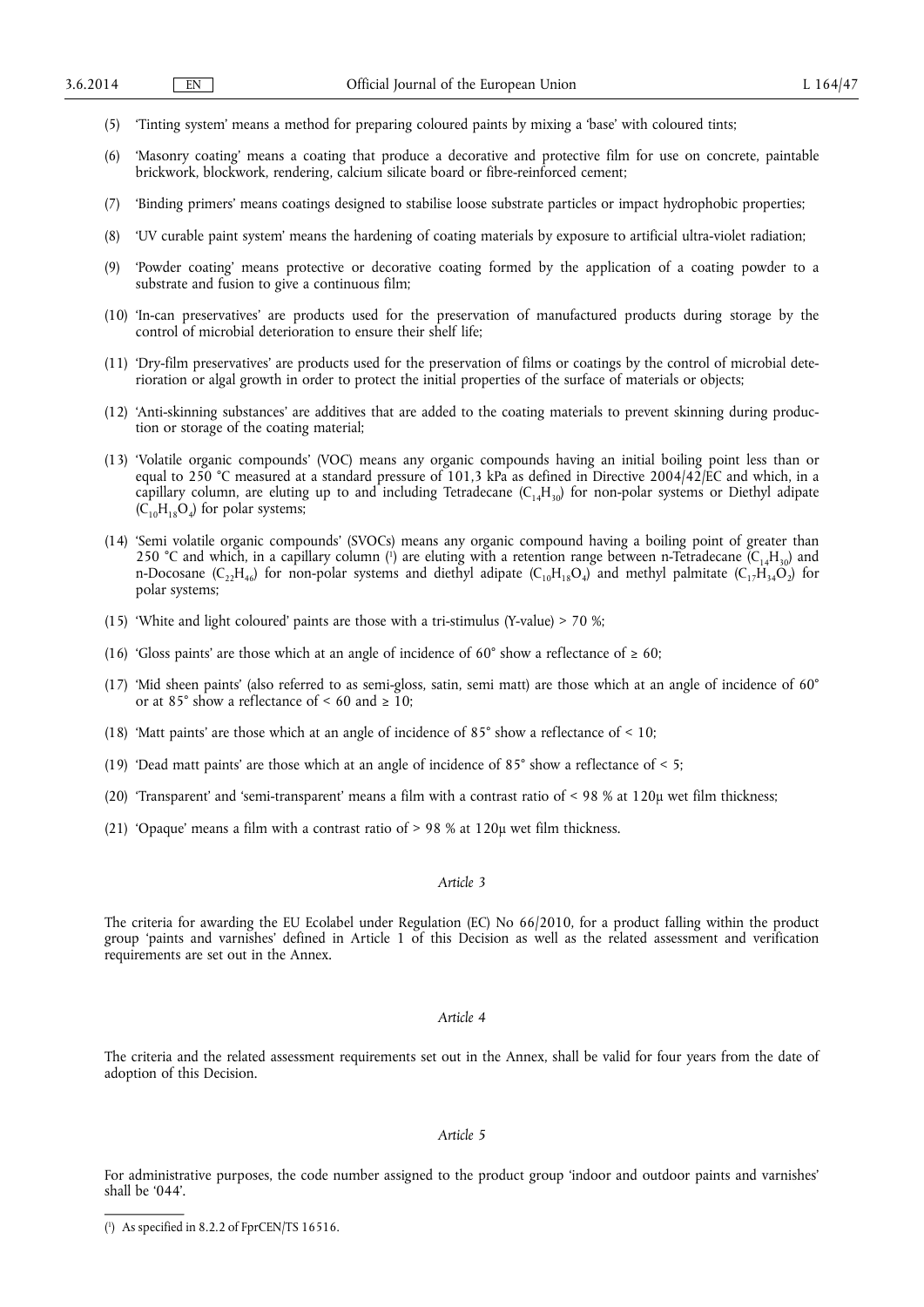*Article 6* 

Decisions 2009/543/EC and 2009/544/EC are repealed.

#### *Article 7*

1. Applications for the EU Ecolabel for products falling within the product group 'paints and varnishes' submitted within two months from the date of adoption of this Decision may be based either on the criteria set out in Decision 2009/543/EC or 2009/544/EC, or on the criteria set out in this Decision. Applications shall be evaluated in accordance with the criteria on which they are based.

2. EU Ecolabel licences awarded in accordance with the criteria set out in Decision 2009/543/EC or 2009/544/EC may be used for 12 months from the date of adoption of this Decision.

*Article 8* 

This Decision is addressed to the Member States.

Done at Brussels, 28 May 2014.

*For the Commission*  Janez POTOČNIK *Member of the Commission*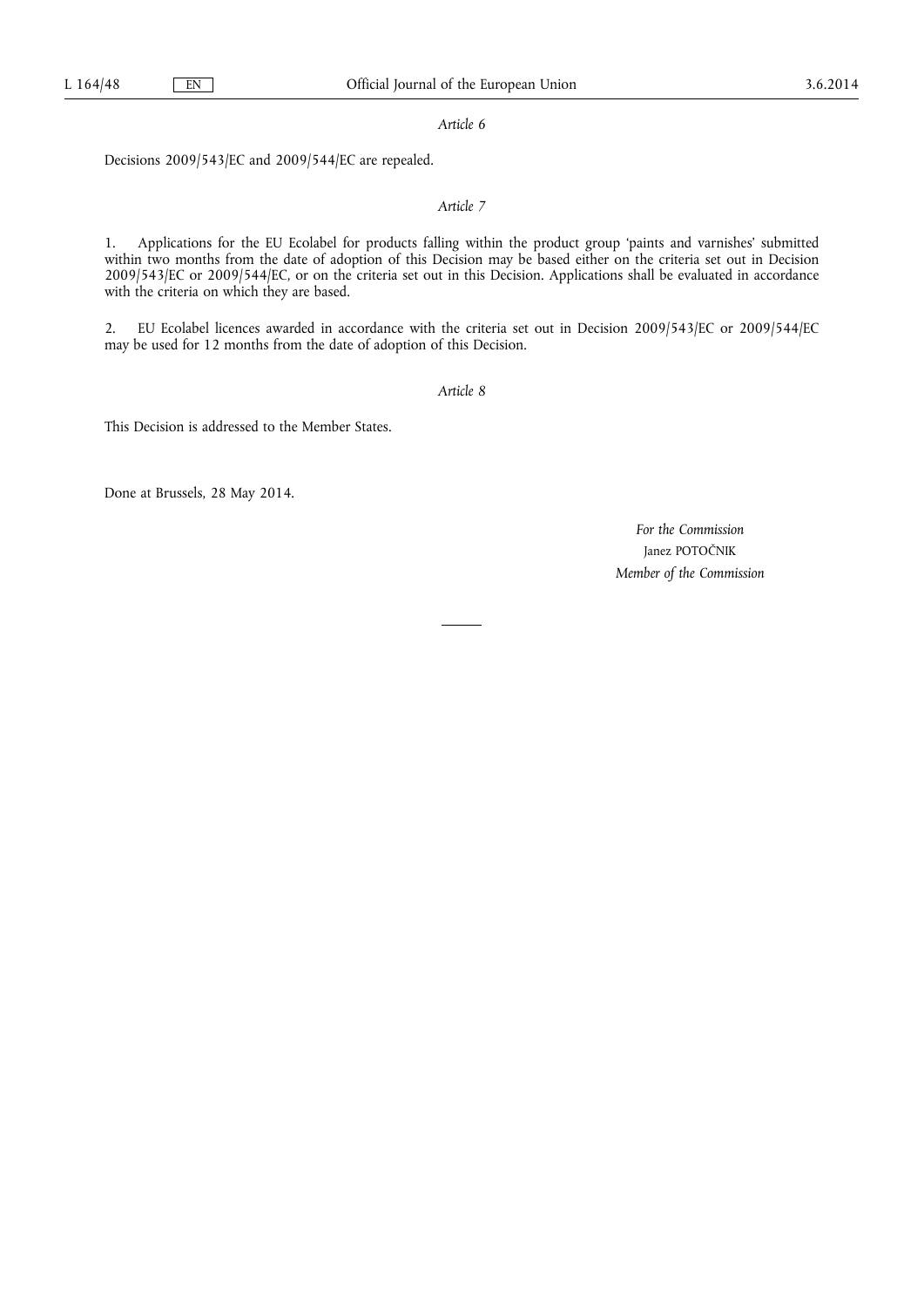#### *ANNEX*

#### **EU ECOLABEL CRITERIA AND ASSESSMENT AND VERIFICATION REQUIREMENTS**

Criteria for awarding the EU Ecolabel to paints and varnishes:

- 1. White pigment and wet scrub resistance
- 2. Titanium dioxide
- 3. Efficiency in use
	- (a) Spreading rate
	- (b) Resistance to water
	- (c) Adhesion
	- (d) Abrasion
	- (e) Weathering
	- (f) Water vapour permeability
	- (g) Liquid water permeability
	- (h) Fungal resistance
	- (i) Crack bridging
	- (j) Alkali resistance
	- (k) Corrosion resistance
- 4. Volatile and Semi-volatile Organic Compounds (VOCs, SVOCs)
- 5. Restriction of hazardous substances and mixtures
	- (a) Overall restrictions that apply to hazard classifications and risk phrases
	- (b) Restrictions that apply to Substances of Very High Concern
	- (c) Restrictions that apply to specific hazardous substances
- 6. Consumer information
- 7. Information appearing on the EU Ecolabel

The Ecolabel criteria reflect the best environmental performing products on the market of paints and varnishes. High quality and performance standards of the paint are required to ensure the longevity of the product and contribute that way to the significant reduction of the paints' overall life cycle impacts. Moreover, the criteria aim at minimizing the use of volatile and semi-volatile organic substances in the paint formulation.

Whilst the use of chemical products and release of pollutants is part of the production process, a product that bears the EU Ecolabel guarantees the consumer that the use of such substances has been limited to the extent technically possible without prejudice to its fitness for use. Moreover, the final paint or varnish product may not be classified as being an acute toxin or hazardous to the environment under European legislation on the labelling of products.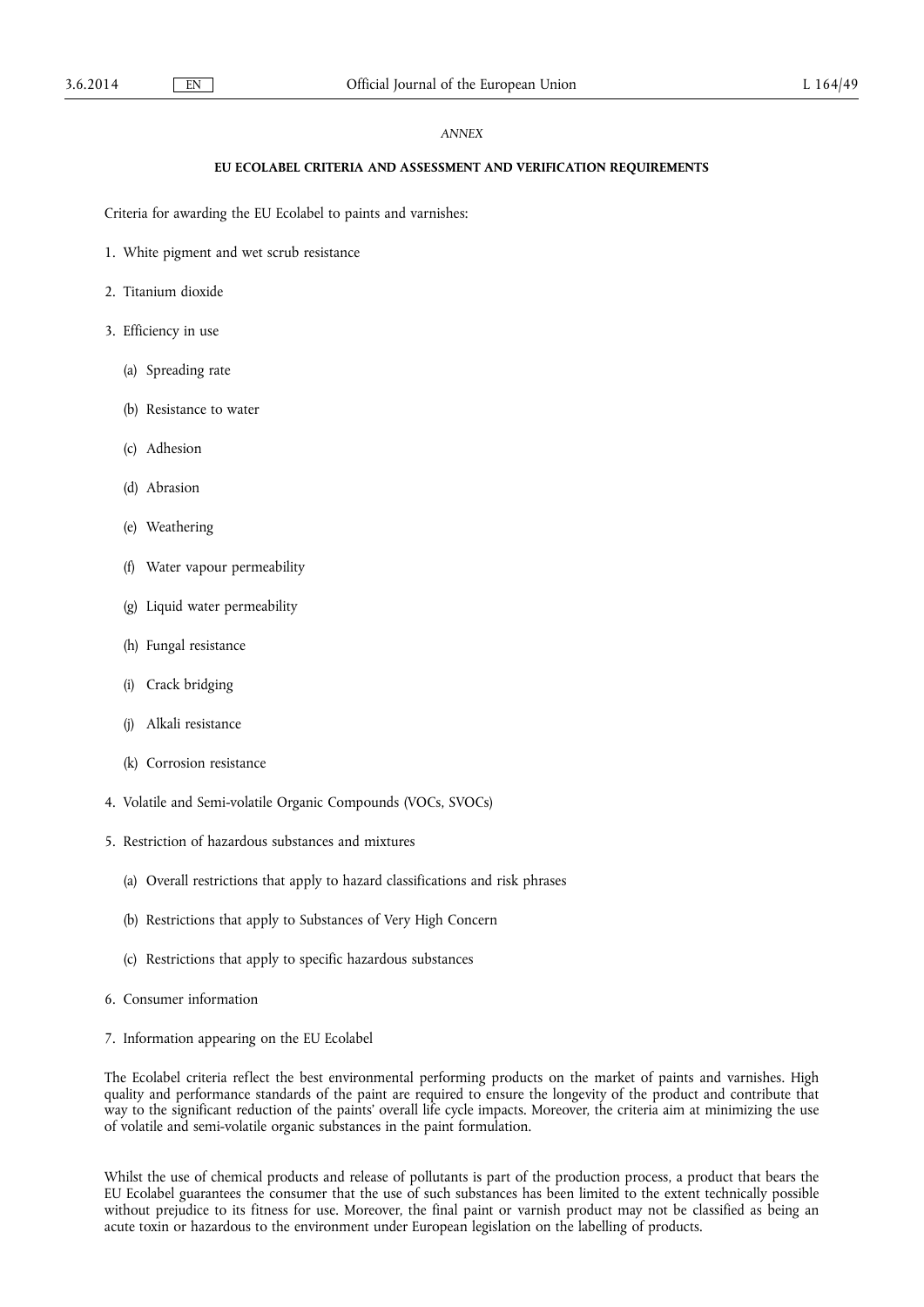The criteria exclude whenever possible or restrict to a minimum the concentration (required for providing specific functions and properties) of a number of substances identified as hazardous to human health and the environment that may be used in the formulation of paints and varnishes. Only where a substance is required to meet consumer performance expectations or mandated requirements for the product (for instance paint preservation), and where there are no applied and tested available alternatives, derogation for such a substance to be used in the Ecolabel is granted.

Derogations are evaluated on the basis of the precautionary principle and scientific and technical evidence, especially if safer products are available on the market.

Testing of the final product for the presence of restricted hazardous substances may be requested in order to provide a high level of assurance to consumers.

Where appropriate, strict conditions are also imposed on the handling of substances in manufacturing processes for paints and varnishes to avoid workforce exposure. The verification of compliance with the criteria is formulated in a way that provides a high level of assurance to consumers, reflects the practical potential for applicants to obtain information from the supply chain and excludes the potential for 'free riding' by applicants.

#### Assessment and verification

(a) Requirements

The specific assessment and verification requirements are indicated within each criterion.

Where the applicant is required to provide declarations, documentation, analyses, test reports, or other evidence to show compliance with the criteria, these may originate from the applicant and/or his supplier(s) and/or their supplier(s), as appropriate.

In the case of changes such as in supplier, the paint formulation or an extension of a product range that results in a change in how the paint or varnish complies with one or more criteria (as relevant) then the licenseholder shall, in advance of any change, submit information to the relevant Competent Body demonstrating the products ongoing compliance as specified in the relevant criteria.

Where appropriate, test methods other than those indicated for each criterion may be used if these are described in the user manual of the Ecolabel criteria application and the competent body assessing the application accepts their equivalence.

Competent bodies shall preferentially recognise tests which are accredited according to ISO 17025 and verifications performed by bodies which are accredited under the EN 45011 standard or an equivalent international standard.

Where appropriate, competent bodies may require supporting documentation and may carry out independent verifications.

(b) Measurement thresholds

Unless otherwise indicated compliance with the Ecolabel criteria is required for intentionally added substances and mixtures, as well as for by-products and impurities from raw materials, the concentration of which equals or exceeds 0,010 % by weight of final formulation.

(c) The exact formulation of the product, including the function and the physical form of all ingredients identified within the criteria, as well as any additional functional ingredients, and their ingoing concentration shall be provided to the competent body. The chemical name, CAS number and CLP classification according to Regulation (EC) No 1272/2008 shall be provided for each ingredient. All ingredients identified within the criteria, as well as any additional functional ingredients and known impurities, that are present at concentrations in the product of greater than 0,010 % shall be reported unless a lower concentration is required in order to comply with a derogation requirement.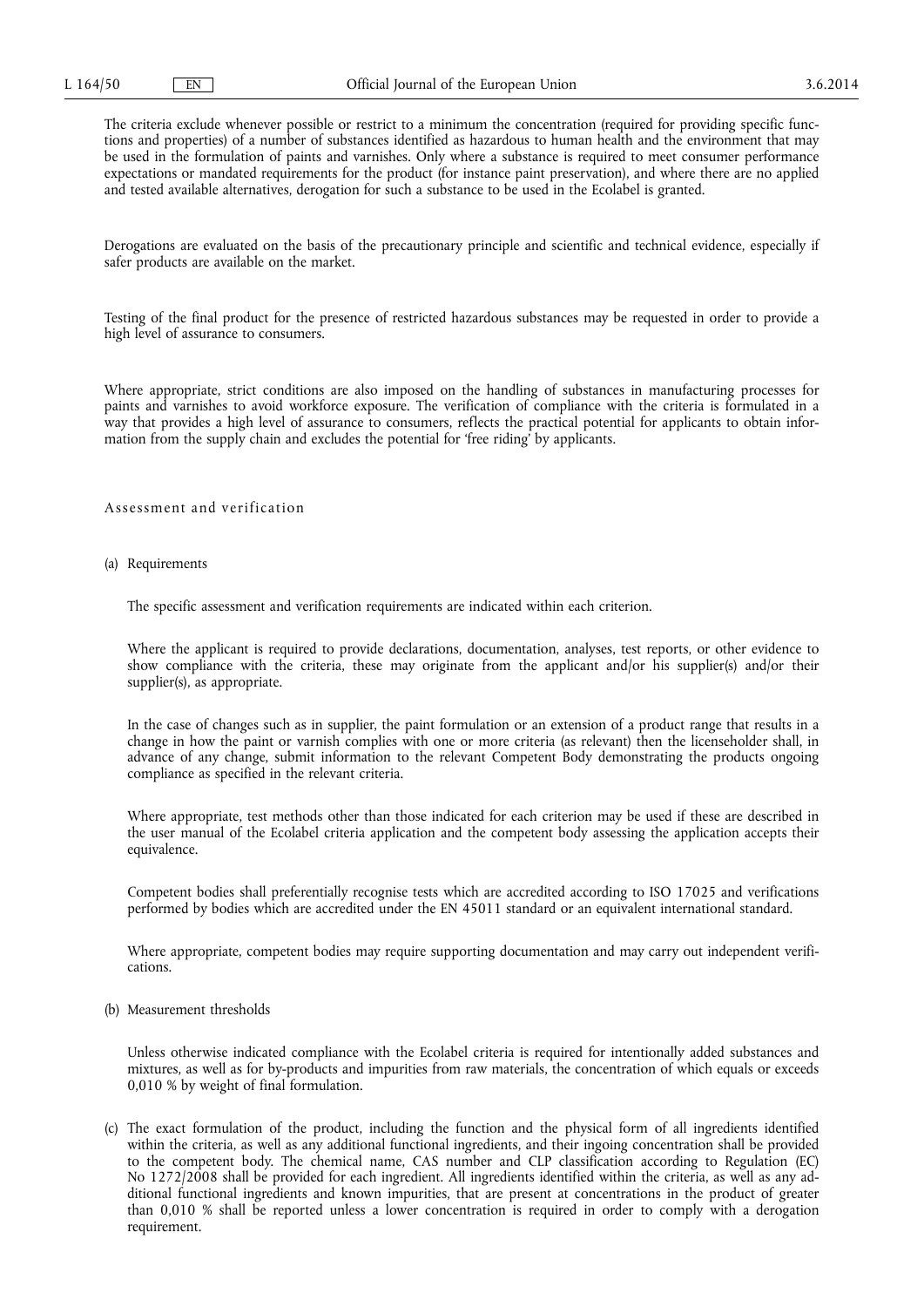Where ingredients are referred to in the criteria, this includes substances and preparations or mixtures. The definitions of 'substances' and 'mixtures' are given in Article 3 of Regulation (EC) No 1907/2006 of the European Parliament and of the Council ( 1 ) ('the REACH Regulation'.

Safety data sheets and/or CAS numbers and CLP classifications for each ingredient shall be submitted to the competent body in accordance with the REACH Regulation.

(d) For all criteria, apart from Criterion 4 Volatile and Semi-volatile Organic Compounds (VOCs, SVOCs), the limits shall apply to the paint or varnish in its packaging. In line with Directive 2004/42/EC the VOC limits relate to the ready to use product and so the maximum VOC content shall be measured or calculated including any recommended additions such as colorants and/or thinners. For this calculation or measurement, data supplied by the raw material suppliers regarding solids content, VOC content and product density will be required. The above is also applicable in the measurement or calculation of SVOCs. Competent bodies may request testing for SVOC's in order to validate calculations.

#### **Criterion 1. White pigment and Wet Scrub Resistance**

1(a) *Minimum requirement for white pigment content* 

Indoor wall and ceiling paints for which Class 1 and 2 wet scrub resistance claims are made shall have a white pigment content (white inorganic pigments with a refractive index higher than 1,8) per  $m<sup>2</sup>$  of dry film equal to or lower than that described in Table 1, with 98 % opacity. For tinting systems this requirement only applies to the base paint.

#### *Table 1*

# Relationship between wet scrub resistance and TiO<sub>2</sub> content for indoor paints

| Wet scrub resistance | Indoor limit $(g/m^2)$ |
|----------------------|------------------------|
| Class 1              | 40                     |
| Class 2              | 36                     |

For all other paints, including limed paints, silicate paints, primers, anti-rust paints and facade paints, the white pigment content (white inorganic pigments with a refractive index higher than 1,8) shall not exceed 36 g/m<sup>2</sup> for indoor products and 38  $g/m^2$  for outdoor products. In the case of paints for both indoor and outdoor use the more stringent limit shall apply.

In case the above mentioned products fall under the exemption indicated in part (b) then the white pigment content (white inorganic pigments with a refractive index higher than 1,8) shall not exceed 25 g/m<sup>2</sup> of dry film, with 98 % opacity.

#### 1(b) *Minimum requirement for Wet Scrub Resistance (for indoor paints only)*

All indoor wall and ceiling paints (finishes) shall achieve class 1 or class 2 in wet scrub resistance (WSR) according to EN 13300 and EN ISO 11998. This requirement only applies to tinting bases (base paints).

<sup>(</sup> 1 ) Regulation (EC) No 1907/2006 of the European Parliament and of the Council of 18 December 2006 concerning the Registration, Evaluation, Authorisation and Restriction of Chemicals (REACH), establishing a European Chemicals Agency (OJ L 396, 30.12.2006, p. 1).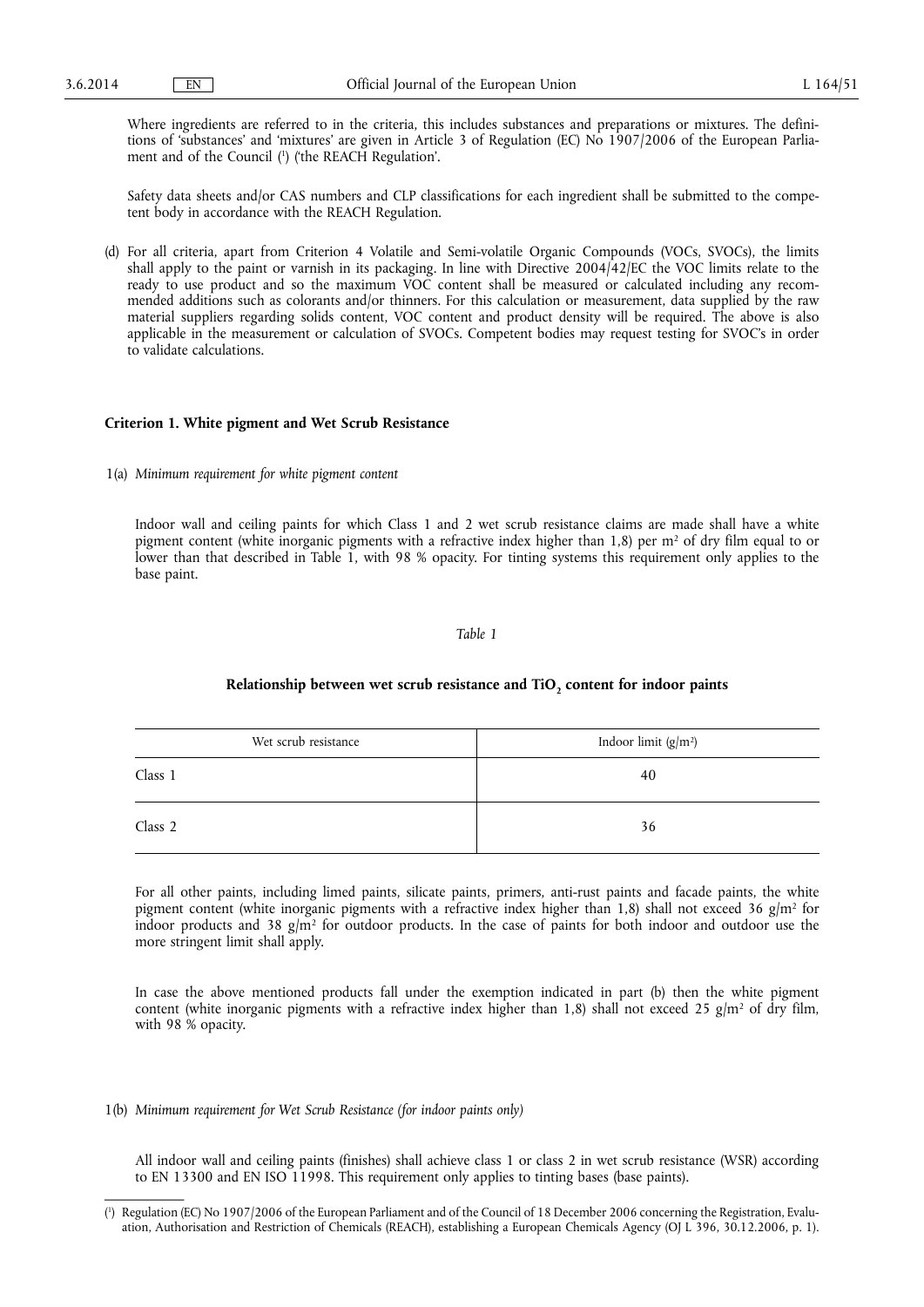Exempted from this requirement are indoor wall and ceiling paints with a white pigment content (white inorganic pigments with a refractive index higher than 1,8) that is equal or lower to 25 g/m<sup>2</sup>of dry film, with 98 % opacity.

Only WSR class 1 and 2 ecolabelled paints may claim wet scrub resistance on the label or other marketing documentation.

Assessment and verification: the requirements of both  $1(a)$  and  $1(b)$  shall be fulfilled. the applicant shall provide documentation showing that the content of white pigments is compliant with this criterion.

The applicant shall provide a test report according to EN 13300 using the method EN ISO 11998 (Test for cleanability and scrub resistance). For ceiling paints and indoor wall paints the labelling for the packaging, including the accompanying text, shall be provided as evidence regarding claims of wet scrub resistance.

#### **Criterion 2. Titanium Dioxide pigment**

If the product contains more than  $3.0 \%$  w/w of titanium dioxide, the emissions and discharges of wastes from the production of any titanium dioxide pigment used shall not exceed the following ( 1 ):

For the sulphate process:

- SOx calculated as  $SO_2$ : 7,0 kg/tonne TiO<sub>2</sub> pigment
- Sulphate waste: 500 kg/tonne TiO<sub>2</sub> pigment

For the chloride process:

- If natural rutile ore is used, 103 kg chloride waste/tonne TiO<sub>2</sub> pigment
- If synthetic rutile ore is used: 179 kg chloride waste/tonne TiO<sub>2</sub> pigment
- If slag ore is used: 329 kg chloride waste/tonne TiO<sub>2</sub> pigment

If more than one type of ore is used, the values will apply in proportion to the quantity of the individual ore types used.

#### *Note:*

SOx emissions only apply to the sulphate process.

The Waste Framework Directive 2008/98/EC of the European Parliament and of the Council ( 2 ), Article 3 shall be used for the definition of waste. If the TiO<sub>2</sub> producer can satisfy Article 5 (by-product production) of the Waste Framework Directive for its solid wastes then, the wastes shall be exempted.

Assessment and verification: the applicant shall submit supporting documentation showing compliance by the titanium dioxide producer manufacturing the raw material for the paint product either in the form of a declaration of non-use or a declaration supported by data indicating that the respective levels of process emissions and waste discharges of wastes are met.

#### **Criterion 3. Efficiency in use**

In order to demonstrate the efficiency in use of paints and varnishes the following tests per type of paint and/or varnish, as indicated in Table 2, shall be undertaken:

<sup>(</sup> 1 ) As derived from the Reference Document on Best Available Technology for the Manufacture of Large Volume Inorganic Chemicals (BREF), August 2007.

<sup>(</sup> 2 ) Directive 2008/98/EC of the European Parliament and of the Council of 19 November 2008 on waste and repealing certain Directives (OJ L 312, 22.11.2008, p. 3).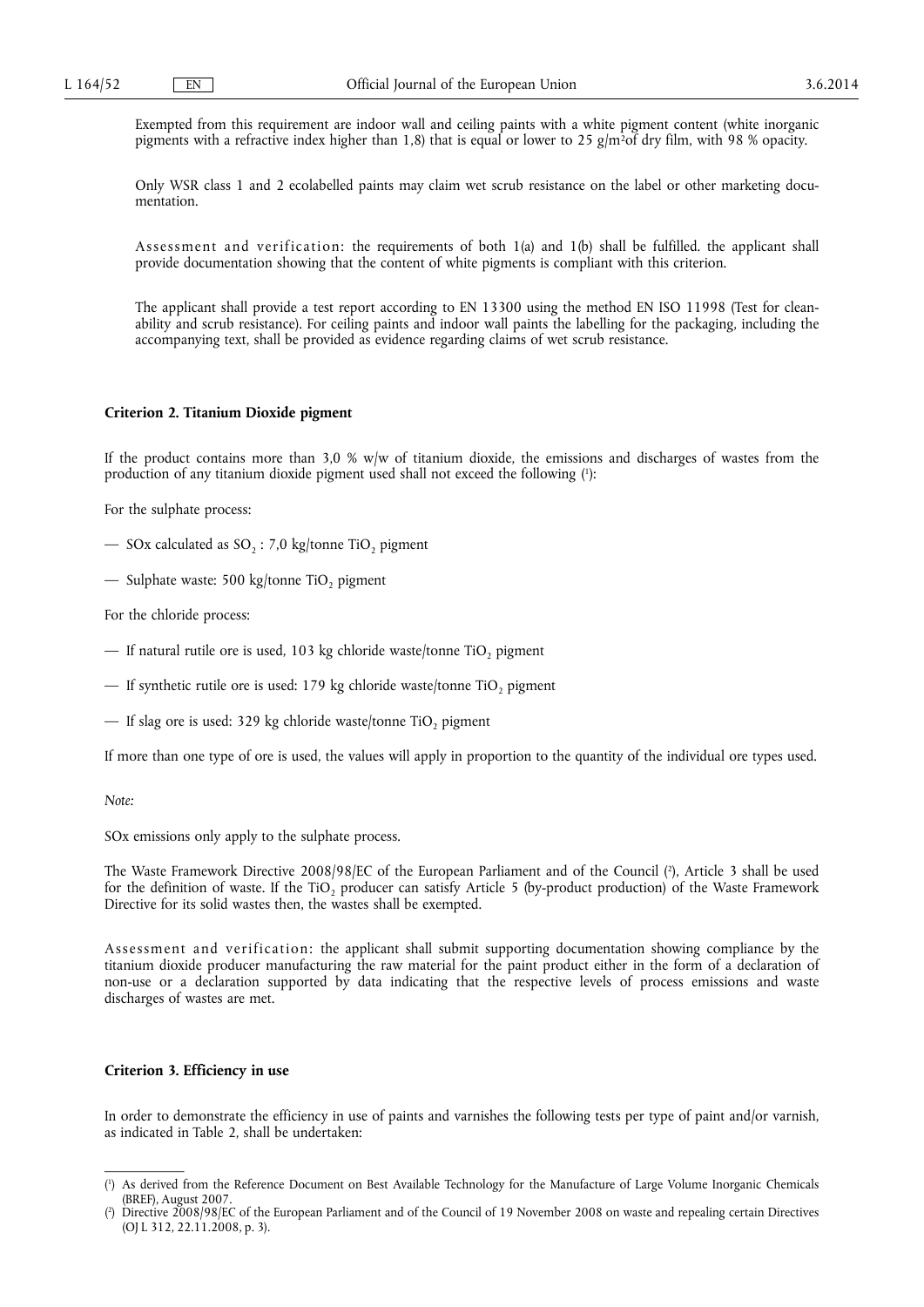3.6.2014

 $\boxed{\phantom{000} \text{EM}}$ 

 $3.62$  D  $\mu$  D  $\mu$  D  $\mu$  D  $\mu$  D  $\mu$  D  $\mu$  D  $\mu$  D  $\mu$  D  $\mu$  D  $\mu$  D  $\mu$  D  $\mu$  D  $\mu$  D  $\mu$  D  $\mu$  D  $\mu$  D  $\mu$  D  $\mu$  D  $\mu$  D  $\mu$  D  $\mu$  D  $\mu$  D  $\mu$  D  $\mu$  D  $\mu$  D  $\mu$  D  $\mu$  D  $\mu$  D  $\mu$  D  $\mu$  D  $\$ Official Journal of the European Union

 $1164/53$ 

# **Performance requirements for different kind of paints and varnishes**

|                                                                                                                                                  |                        | Paints and Varnishes (with their subcategories identified according to the Directive 2004/42/EC) |                                                                                 |                                                          |                                    |                                                                                 |                                                                                  |                                                                                  |
|--------------------------------------------------------------------------------------------------------------------------------------------------|------------------------|--------------------------------------------------------------------------------------------------|---------------------------------------------------------------------------------|----------------------------------------------------------|------------------------------------|---------------------------------------------------------------------------------|----------------------------------------------------------------------------------|----------------------------------------------------------------------------------|
| Criteria                                                                                                                                         | Indoor paint<br>(a, b) | Outdoor paint<br>(c)                                                                             | Trim and cladding<br>(d)                                                        | Thick decorative<br>coating indoor<br>and outdoor<br>(1) | Varnish and<br>woodstain<br>(e, f) | One pack per-<br>formance and<br>floor covering<br>paint<br>(i)                 | Primer<br>(g)                                                                    | Undercoat and<br>primer<br>(h)                                                   |
| 3(a) Spreading rate (only for white and<br>light coloured paints, including the<br>white base paints used in tinting<br>systems)) $-$ ISO 6504/1 | $8 \text{ m}^2$ /L     | 4 m <sup>2</sup> /L (elasto-<br>meric paint)<br>6 $m^2/L$<br>(masonry paint)                     | Outdoor products<br>$6 \text{ m}^2$ /L<br>Indoor products<br>$8 \text{ m}^2$ /L | $1 \text{ m}^2$ /L                                       |                                    | Outdoor products<br>$6 \text{ m}^2$ /L<br>Indoor products<br>$8 \text{ m}^2$ /L | 6 m <sup>2</sup> /L (without<br>opacity)<br>$8 \text{ m}^2$ /L (with<br>opacity) | 6 m <sup>2</sup> /L (without<br>opacity)<br>$8 \text{ m}^2$ /L (with<br>opacity) |
| $3(b)$ Resistance to water - ISO 2812-3                                                                                                          |                        |                                                                                                  |                                                                                 |                                                          | Resistant to<br>water              | Resistant to<br>water                                                           |                                                                                  |                                                                                  |
| $3(c)$ Adhesion – EN 24624                                                                                                                       |                        |                                                                                                  |                                                                                 |                                                          |                                    | Score 2                                                                         | 1,5 MPa<br>(masonry paint)                                                       | 1,5 MPa<br>(masonry paint)                                                       |
| 3(d) Abrasion - EN ISO 7784-2                                                                                                                    |                        |                                                                                                  |                                                                                 |                                                          |                                    | 70 mg weight<br>loss                                                            |                                                                                  |                                                                                  |
| 3(e) Weathering - EN 11507/EN 927-6                                                                                                              |                        | 1000h                                                                                            | 1000h<br>(outdoor)                                                              | 1000h<br>(outdoor)                                       | 1000h<br>(outdoor)                 | 1000h<br>(outdoor)                                                              |                                                                                  |                                                                                  |
| 3(f) Water vapour permeability $(1)$ —<br>EN ISO 7783                                                                                            |                        | Class II or<br>better                                                                            |                                                                                 | Class II or<br>better (outdoor)                          |                                    |                                                                                 |                                                                                  |                                                                                  |
| $3(g)$ Liquid water permeability $(1)$                                                                                                           |                        | Where claims<br>are made<br>Class III                                                            |                                                                                 | Class II or<br>better (outdoor)                          |                                    |                                                                                 |                                                                                  |                                                                                  |
| $-$ EN 1062-3                                                                                                                                    |                        | All other<br>products Class II<br>or better                                                      |                                                                                 |                                                          |                                    |                                                                                 |                                                                                  |                                                                                  |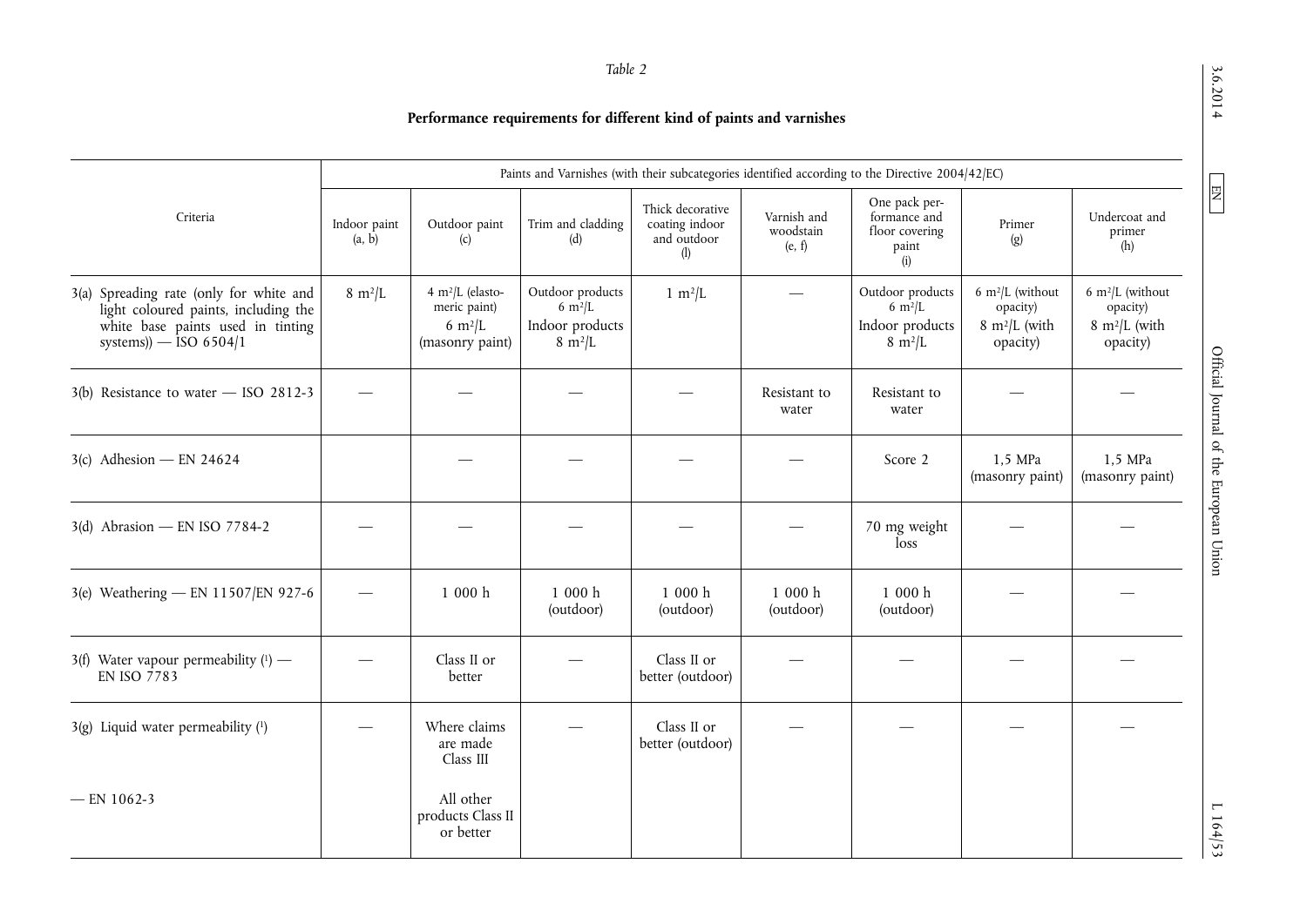|                                                                                                     | Paints and Varnishes (with their subcategories identified according to the Directive 2004/42/EC) |                                                                                 |                                                                            |                                                          |                                    |                                                                            |                                                                            |                                                                                 |
|-----------------------------------------------------------------------------------------------------|--------------------------------------------------------------------------------------------------|---------------------------------------------------------------------------------|----------------------------------------------------------------------------|----------------------------------------------------------|------------------------------------|----------------------------------------------------------------------------|----------------------------------------------------------------------------|---------------------------------------------------------------------------------|
| Criteria                                                                                            | Indoor paint<br>(a, b)                                                                           | Outdoor paint<br>(c)                                                            | Trim and cladding<br>(d)                                                   | Thick decorative<br>coating indoor<br>and outdoor<br>(I) | Varnish and<br>woodstain<br>(e, f) | One pack per-<br>formance and<br>floor covering<br>paint<br>(i)            | Primer<br>$\left( \mathbf{g} \right)$                                      | Undercoat and<br>primer<br>(h)                                                  |
| 3(h) Fungal resistance $(1)$ - EN 15457                                                             |                                                                                                  | Class 1 or lower<br>(masonry or<br>wood paints)                                 | Class 0<br>(outdoor wood<br>products)                                      | Class 1 or lower<br>(outdoor)                            |                                    |                                                                            |                                                                            |                                                                                 |
| $3(h)$ Algal resistance — EN 15458 (1)                                                              |                                                                                                  | Class 1 or lower<br>(masonry or<br>wood paints)                                 | Class 0<br>(outdoor wood<br>products)                                      | Class 1 or lower<br>(outdoor)                            |                                    |                                                                            |                                                                            |                                                                                 |
| 3(i) Crack bridging $(1)$ - EN 1062-7                                                               |                                                                                                  | A1 (elastomeric<br>paint only)                                                  |                                                                            |                                                          |                                    |                                                                            |                                                                            |                                                                                 |
| 3(j) Alkali resistance - ISO 2812-4                                                                 |                                                                                                  | Masonry paint                                                                   |                                                                            |                                                          |                                    |                                                                            | Outdoor for<br>masonry                                                     | Outdoor for<br>masonry                                                          |
| $3(k)$ Corrosion resistance $(1)$<br>EN ISO 12944-2 and 12944-6,<br>ISO 9227, ISO 4628-2 and 4628-3 |                                                                                                  | Anti-rust paint<br>Blistering:<br>$\ge$ size 3/density 3<br>Rusting: $\geq$ Ri2 | Anti-rust paint<br>Blistering:<br>$\ge$ size 3/density 3<br>Rusting: ≥ Ri2 |                                                          |                                    | Anti-rust paint<br>Blistering:<br>$\ge$ size 3/density 3<br>Rusting: ≥ Ri2 | Anti-rust paint<br>Blistering:<br>$\ge$ size 3/density 3<br>Rusting: ≥ Ri2 | Anti-rust paint<br>Blistering:<br>$\ge$ size 3/density 3<br>Rusting: $\geq$ Ri2 |

( 1) Only required where marketing claims are made about the paints

 $\sim 10\frac{1}{2}$  D  $\sim 10\frac{1}{2}$  Official Journal of the European Union EN Optical D L EN  $\sim 10\frac{1}{2}$  A  $\sim 10\frac{1}{2}$  A Official Journal of the European Union

 $3.6.2014$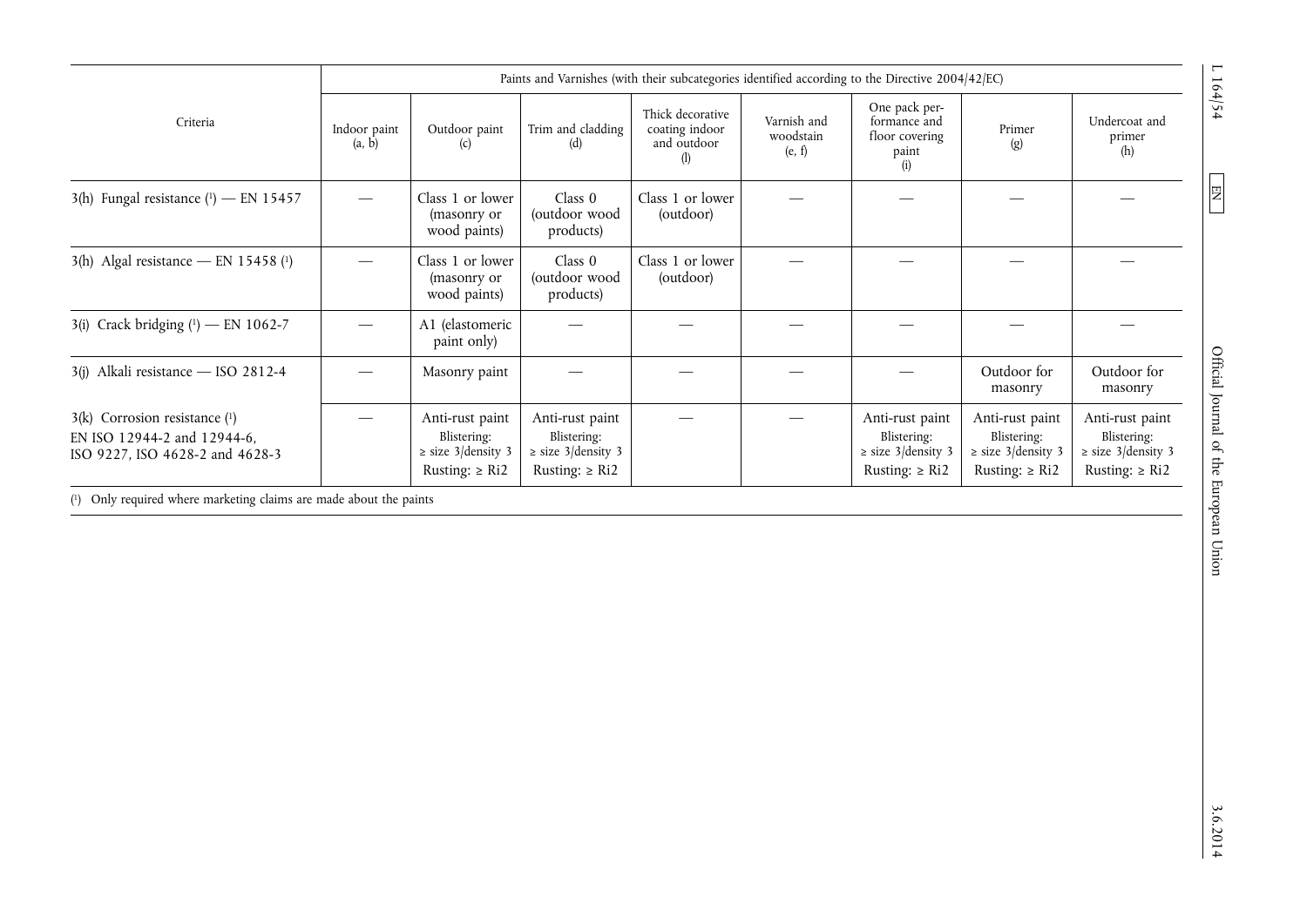3(a) *Spreading rate* 

Spreading rate requirement shall apply to white and light coloured paint products. For paints that are available in more colours the spreading rate shall apply to the lightest colour.

White paints and light-coloured paints (including finishes and intermediates) shall have a spreading rate (at a hiding power of 98 %) of at least 8 m<sup>2</sup> per litre of product for indoor paints and 6 m<sup>2</sup> for outdoor paints. Products marketed for both — indoor and outdoor shall have a spreading rate (at a hiding power of 98 %) of at least 8  $m<sup>2</sup>$ per litre.

For tinting systems, this criterion applies only to the white base (the base containing the most  $TiO<sub>2</sub>$ ). In cases where the white base is unable to achieve this requirement, the criterion shall be met after tinting the white base to produce the standard colour RAL 9010.

For paints that are a part of a tinting system, the applicant must advise the end-user on the product packaging and POS which shade or primer/undercoat (if possible bearing the Community Eco-label) should be used as a basecoat before applying the darker shade.

Transparent and semi-transparent primers and undercoats shall have a spreading rate of at least 6 m<sup>2</sup> and those with opacity at least 8 m<sup>2</sup>. Opaque primers with specific blocking/sealing, penetrating/binding properties and primers with special adhesion properties shall have a spreading rate of at least 6 m<sup>2</sup> per litre of product.

Thick decorative coatings (paints that are specially designed to give a three-dimensional decorative effect and are therefore characterised by a very thick coat) shall alternatively have a spreading rate of 1 m<sup>2</sup> per kg of product.

Opaque elastomeric paints shall have a spreading rate of at least  $4 \text{ m}^2$  per litre of product.

This requirement does not apply to varnishes, lasures, transparent adhesion primers or any other transparent coatings.

Assessment and verification: the applicant shall provide a test report using the method ISO 6504/1 (Paints and varnishes — determination of hiding power — Part 1: Kubelka-Munk method for white and light-coloured paints) or 6504/3 (Part 3: determination of contrast ratio (opacity) of light-coloured paints at a fixed spreading rate), or for paints specially designed to give a three-dimensional decorative effect and characterised by a very thick coat the method NF T 30 073. For bases used to produce tinted products not evaluated according to the abovementioned requirements, the applicant shall produce evidence of how the end-user will be advised to use a primer and/or grey (or other relevant shade) of undercoat before application of the product.

3(b) *Resistance to water* 

All varnishes, floor coatings and floor paints shall have resistance to water, as determined by ISO 2812-3 such that after 24 hours' exposure and 16 hours' recovery no change of gloss or of colour occurs.

Assessment and verification: the applicant shall provide a test report using the method ISO 2812-3.

3(c) *Adhesion* 

Pigmented masonry primers for exterior uses shall score a pass in the EN 24624 (ISO 4624) pull-off test where the cohesive strength of the substrate is less than the adhesive strength of the paint, otherwise the adhesion of the paint must be in excess of a pass value of 1,5 MPa.

Floor coatings, floor paints, floor undercoats, interior masonry primers, metal and wood undercoats shall score 2 or less in the EN 2409 test for adhesion.

Transparent primers are not included in this requirement.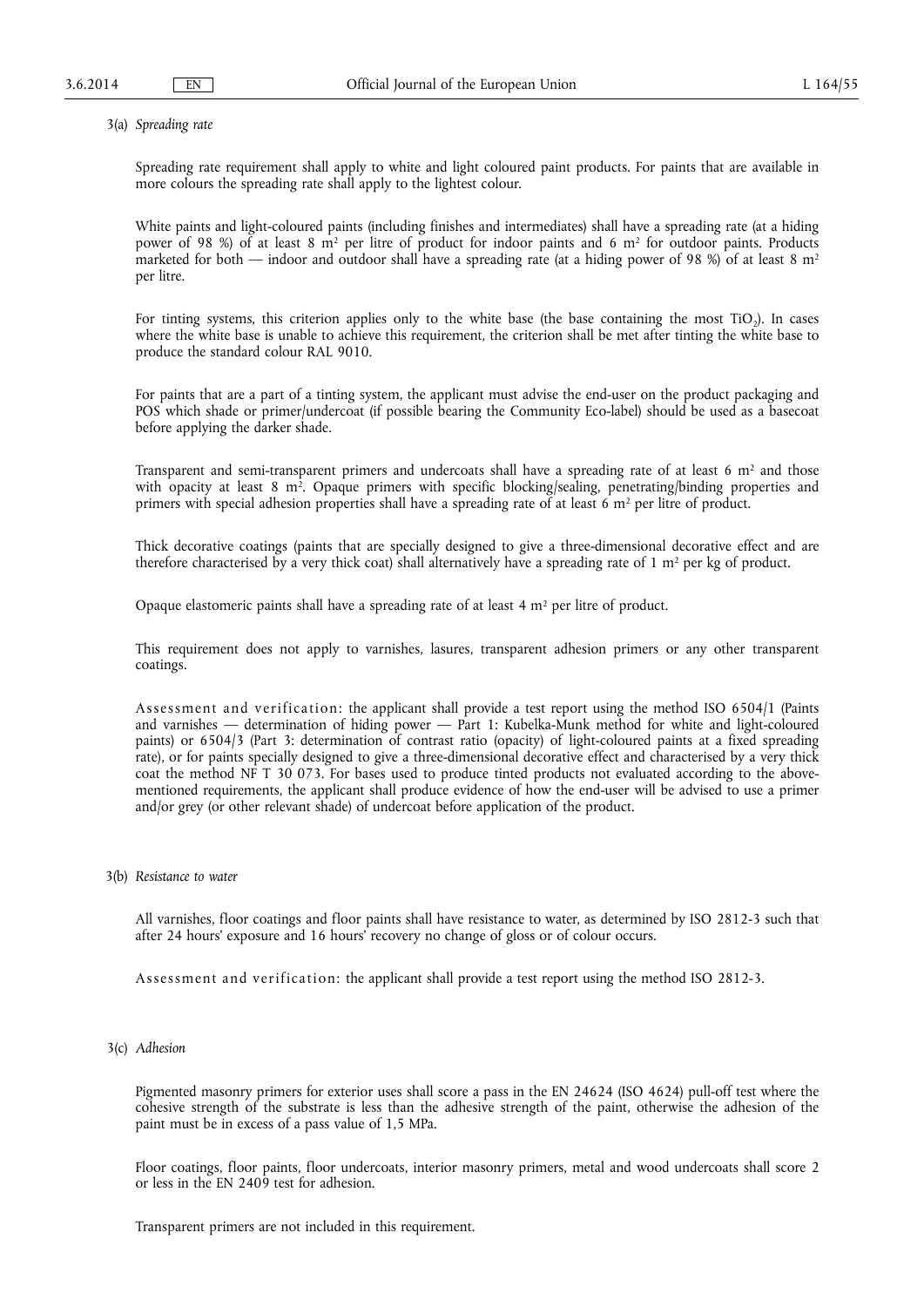The applicant shall evaluate the primer and/or finish alone or both applied together. When testing the finish alone this shall be considered the worst case scenario concerning adhesion.

Assessment and verification: the applicant shall provide a test report using the method EN ISO 2409 or EN 24624 (ISO 4624) as applicable.

#### 3(d) *Abrasion*

Floor coatings and floor paints shall have an abrasion resistance not exceeding 70 mg weight loss after 1000 test cycles with a 1000 g load and a CS10 wheel according to EN ISO 7784-2.

Assessment and verification: the applicant shall provide a test report showing compliance with this criterion using the method EN ISO 7784-2.

3(e) *Weathering (for outdoor paints and varnishes)* 

Masonry finish paints and wood and metal finishes including varnishes shall be exposed to artificial weathering in apparatus including fluorescent UV lamps and condensation or water spray according to ISO 11507. They shall be exposed to test conditions for 1000 hours. Test conditions are: UVA 4  $\hat{h}/60$  °C + humidity 4  $h/50$  °C.

Alternatively, outdoor wood finishes and wood varnishes shall be exposed to weathering for 1000 hours in the QUV accelerated weathering apparatus with cyclic exposure with UV(A) radiation and spraying according to EN 927-6.

According to ISO 7724 3, the colour change of samples exposed to weathering shall not be greater than  $\Delta E^* = 4$ . It is not applicable to varnishes and bases.

Decrease of gloss for gloss paints and varnishes exposed to weathering shall not be greater than 30 % of its initial value and shall be measured using ISO 2813. This requirement is not applicable to mid sheen and matt-finishes ( 1 ) which have an initial gloss value less than 60 % at  $60^{\circ}$  angle of incidence.

Chalking shall be tested using method EN ISO 4628-6 on masonry finish coats and wood and metal finishes (where applicable) after the samples have been exposed to weathering. Coatings shall achieve a score of 1,5 or better (0,5 or 1,0) in this test. In the standard there are illustrated references.

The following parameters shall also be evaluated on masonry finish coats and wood and metal finishes after the samples have been exposed to weathering:

Flaking according to ISO 4628-5; flake density 2 or less, flake size 2 or less

Cracking according to ISO 4628-4; crack quantity 2 or less, crack size 3 or less

Blistering according to ISO 4628-2; blister density 3 or less, blister size 3 or less.

Tests should be performed on the tinting base.

Assessment and verification: the applicant shall provide test reports using either ISO 11507 according to the specified parameters or EN 927-6, or both. The applicant shall provide test reports using EN ISO 4628-2, 4, 5, 6 and a test report in conformance ISO 7724-3 where applicable.

3(f) *Water vapour permeability* 

Where claims are made that exterior masonry and concrete paints are breathable the paint shall be classified according to EN1062-1 as class II (medium vapour permeability) or better according to the test method EN ISO 7783.

<sup>(</sup> 1 ) EN ISO 2813.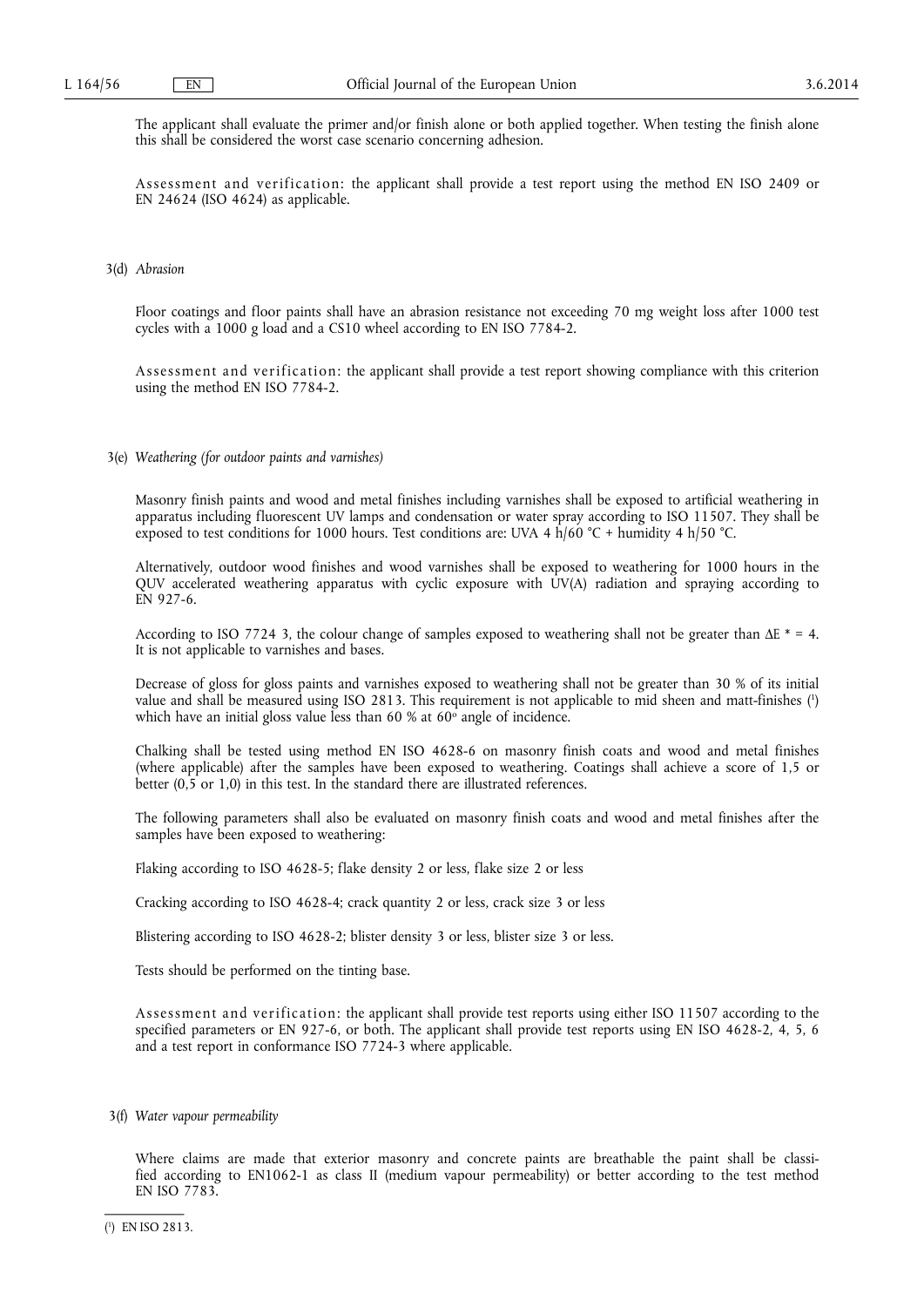Due to the large number of potential tinting colours, this criterion will be restricted to testing of the base paint.

Assessment and verification: the applicant shall provide a test report using methodology EN ISO 7783 and classification according EN1062-1.

3(g) *Liquid water permeability* 

Where claims are made that exterior masonry and concrete paints are water repellent or elastomeric, the coating shall be classified according to EN1062-1 as class III (low liquid permeability) according to method EN 1062-3.

Due to the large number of potential tinting colours, this criterion will be restricted to the testing of the base paint.

All other masonry paints shall be classified according to EN1062-1 as class II (medium liquid permeability) or better according to the test method EN 1062-3.

Assessment and verification: the applicant shall provide a test report using methodology EN 1062-3 and classification according EN1062-1.

3(h) *Fungal and algal resistance* 

Where claims are made that exterior masonry finish and wood paints have anti-fungal and algal properties, and in accordance with PT7 of the Biocide Regulation (EU) No 528/2012 of the European Parliament and of the Council ( 1 ), the following requirements shall be determined using EN 15457 and EN 15458.

Masonry paints shall have a score of class 1 or lower (1 or 0) for fungal resistance, (i.e. less than 10 % fungal coverage) and a score of class 1 or lower for algal resistance.

Wood paints shall have a score of 0 for fungal resistance and 0 for algal resistance.

Due to the large number of possible tinting colours, this criterion will be restricted to the testing of the base paint.

Assessment and verification: the applicant shall provide a test report using the methodology in EN 15457 and EN 15458.

3(i) *Crack bridging* 

Where claims are made that masonry (or concrete) paint has elastomeric properties, the paint shall be at least classified as A1 at 23 °C according to EN 1062.

Due to the large number of potential tinting colours, this criterion will be restricted to the testing of the base paint.

Assessment and verification: the applicant shall provide a test report using methodology DIN EN 1062-7.

3(j) *Alkali resistance* 

Masonry paints and primers shall show no noticeable damage when the coating is spotted for 24 hours with 10 % NaOH solution according to method ISO 2812-4. The evaluation is done after 24 hours drying-recovery.

Assessment and verification: the applicant shall provide a test report using methodology ISO 2812-4.

3(k) *Corrosion resistance* 

Simulated corrosion stresses shall be applied to a substrate for the purpose of rating according to the appropriate atmospheric corrosivity category or categories in EN ISO 12944-2 and the accompanying test procedures specified in EN ISO 12944-6. Anti-rust paints for steel substrates shall be tested after 240 h salt spray following ISO 9227. The results shall be rated using ISO 4628-2 for blistering and ISO 4628-3 for rusting. The paint shall achieve result not worse than size 3 and density 3 in blistering and not worse than Ri2 in rusting test.

<sup>(</sup> 1 ) Regulation (EU) No 528/2012 of the European Parliament and of the Council of 22 May 2012 concerning the making available on the market and use of biocidal products (OJ L 167, 27/06/2012, p. 1).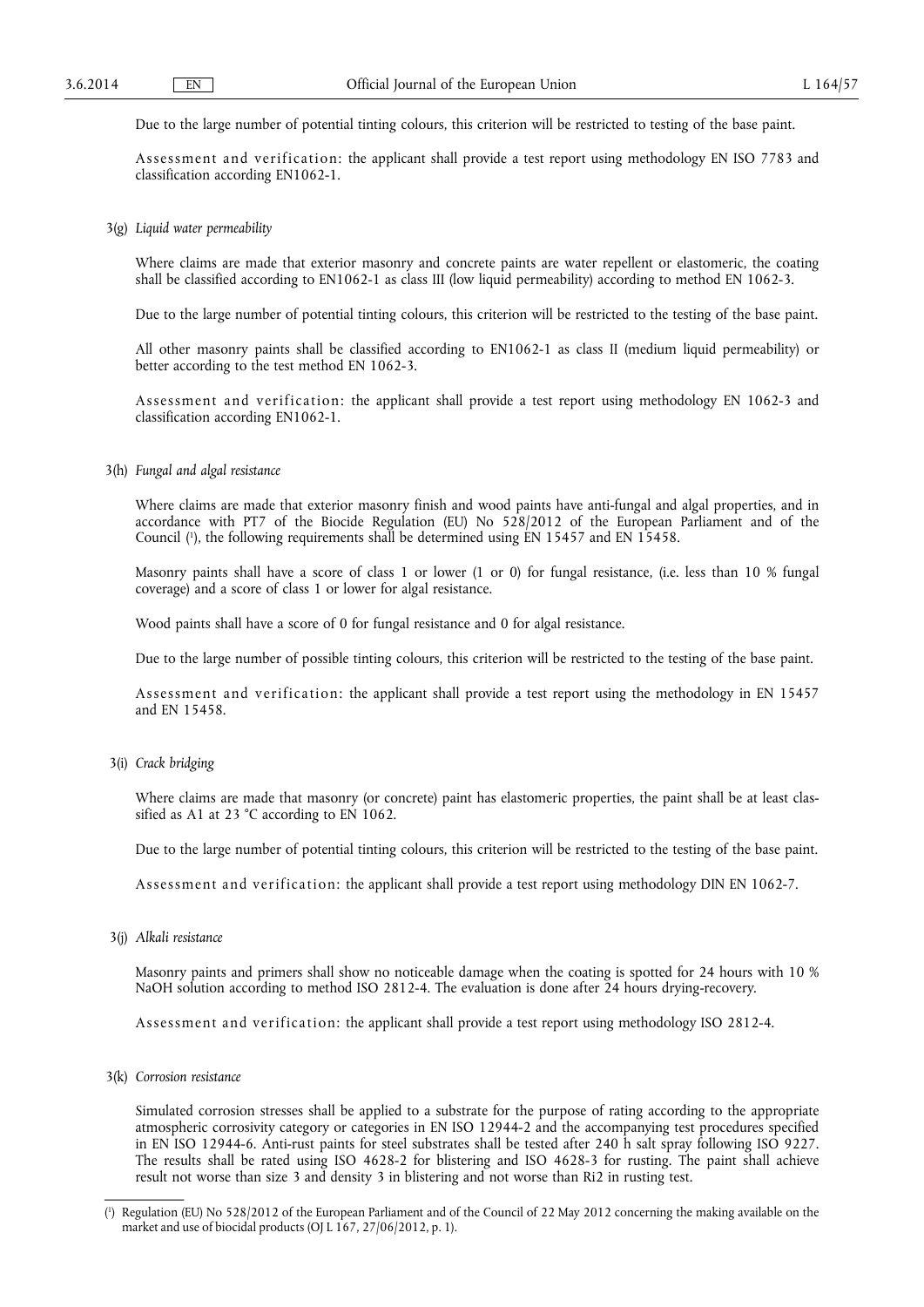Assessment and verification: the applicant shall provide testing and rating reports to confirm compliance with this criterion.

#### **Criterion 4. Content of Volatile and Semi-volatile Organic Compounds (VOCs, SVOCs)**

The maximum content of Volatile Organic Compounds (VOCs) and Semi-Volatile Organic Compounds (SVOCs) shall not exceed the limits given in Table 3.

The content of VOCs and SVOCs shall be determined for the ready to use product and shall include any recommended additions prior to application such as colourants and/or thinners.

Products with a VOC content that is in accordance with the limits in Table 3 may display the text 'reduced VOC content' and the VOC content in g/l next to the Ecolabel.

#### *Table 3*

#### **VOC and SVOC content limits**

| Product description (with subcategory denotation according to<br>Directive 2004/42/EC) | VOC limits<br>(g/l including water) | <b>SVOC</b> limits<br>$(g/l$ including water) |
|----------------------------------------------------------------------------------------|-------------------------------------|-----------------------------------------------|
| a. Interior matt walls and ceilings (Gloss < 25@60°)                                   | 10                                  | 30 $(1)/40$ $(2)$                             |
| b. Interior glossy walls and ceilings (Gloss $> 25@60^{\circ}$ )                       | 40                                  | 30 $(1)/40(2)$                                |
| c. Exterior walls of mineral substrate                                                 | 25                                  | 40                                            |
| d. Interior/Exterior trim and cladding paints for wood and<br>metal                    | 80                                  | 50 (1)/60 (2)                                 |
| e. Interior trim varnishes and woodstains, including<br>opaque woodstains              | 65                                  | 30                                            |
| e. Exterior trim varnishes and woodstains, including<br>opaque woodstains              | 75                                  | 60                                            |
| f. Interior and Exterior minimal build woodstains                                      | 50                                  | 30 $(1)/40$ $(2)$                             |
| g. Primers                                                                             | 15                                  | 30 $(1)/40(2)$                                |
| h. Binding primers                                                                     | 15                                  | 30 $(1)/40$ $(2)$                             |
| i. One-pack performance coatings                                                       | 80                                  | 50 (1)/60 (2)                                 |
| j. Two-pack reactive performance coatings for specific end<br>use such as floors       | 80                                  | 50 $(1)/60$ $(2)$                             |
| l. Decorative effect coatings                                                          | 80                                  | 50 $(1)/60$ $(2)$                             |
| Anti-rust paints                                                                       | 80                                  | 60                                            |

( 1) Indoor white paints and varnishes

( 2) Indoor tinted paints/outdoor paints and varnishes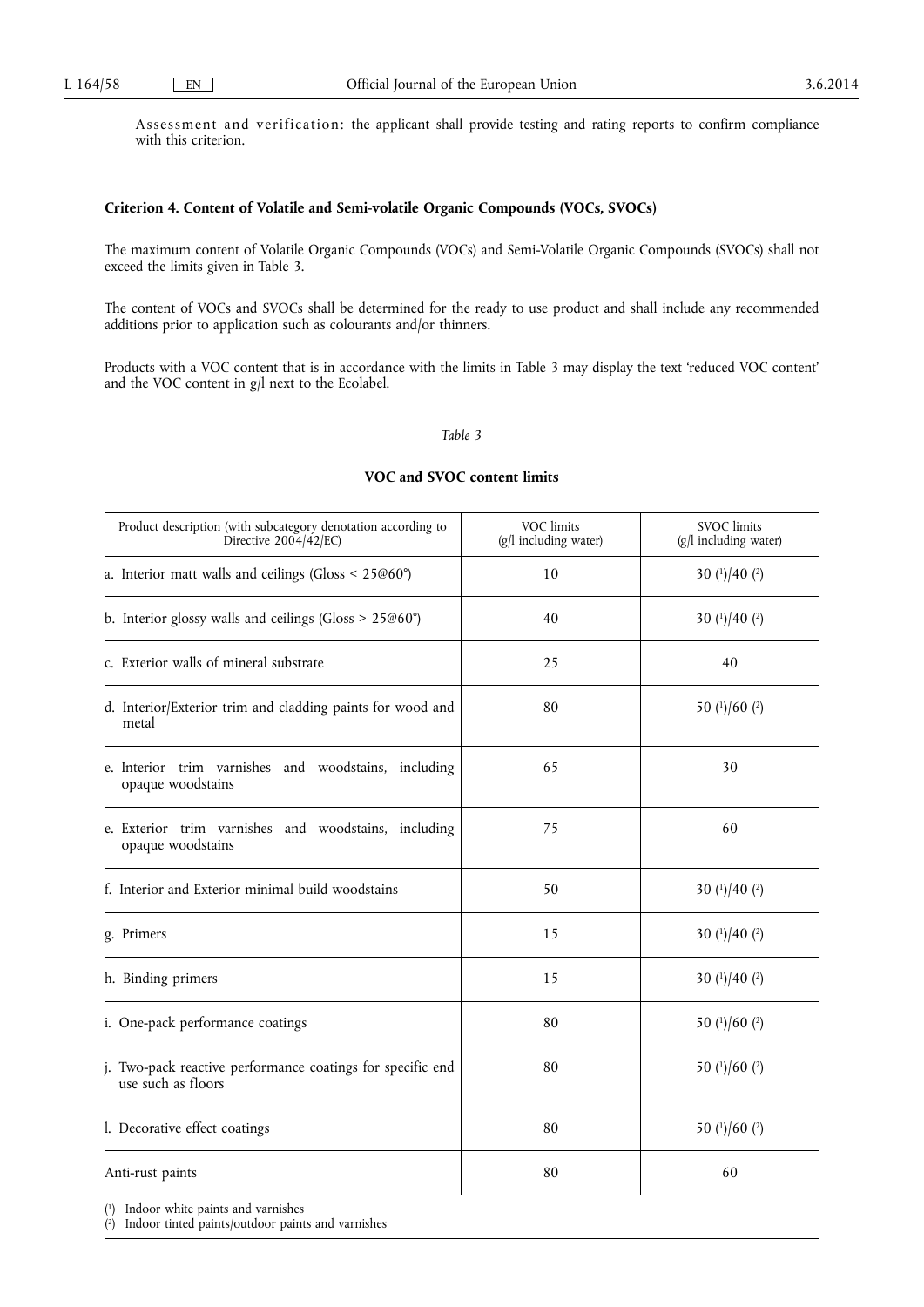The VOC content shall be determined either by calculation based on the ingredients and raw materials or by using the methods given in ISO 11890-2 or, alternatively for products with a VOC content of less than 1.0 g/l, the methods given in ISO 17895. The SVOC content shall be determined using the method given in ISO 11890-2. The markers given in Table 4 shall be used as the basis for delimiting the Gas Chromatography results for SVOC's. In the case of products used both indoors and outdoors the strictest SVOC limit value for indoor paints shall prevail.

#### *Table 4*

#### **Marker compounds to be used in the determination of SVOC content**

|             | Polar systems<br>(water-borne coating products)                                                                                              | Non-polar systems<br>(solvent-borne coating products) |  |
|-------------|----------------------------------------------------------------------------------------------------------------------------------------------|-------------------------------------------------------|--|
| <b>SVOC</b> | Diethyl adipate $(C_{10}H_{18}O_4)$ to methylpalmitate   n-Tetradecane $(C_{14}H_{30})$ to n-Docosan $(C_{22}H_{46})$<br>$(C_{17}H_{34}O_2)$ |                                                       |  |

Assessment and verification: the applicant shall provide for the VOC content of the ready to use product either a test report using the methods given in ISO 11890-2 or ISO 17895 that demonstrates compliance or a declaration of compliance supported by calculations based on the paint ingredients and raw materials.

The applicant shall provide for the SVOC content of the ready to use product either a test report using the method given in ISO 11890-2 or a declaration of compliance supported by calculations based on the paint ingredients and raw materials. The test should be carried out with reference to the markers specified in Table 4 and the Criteria User Manual. At the request of a Competent Body applicants may be required to validate calculations using the specified test method.

#### **Criterion 5. Restriction of hazardous substances and mixtures**

The final product shall not contain hazardous substances and mixtures in accordance with the rules set out in the following sub-criteria which apply to:

- Hazard classifications and risk phrases
- Substances of Very High Concern
- Specific other listed substances

Applicants are required to evidence that the final product formulation complies with the overall assessment and verification requirements together with any additional requirements contained within the Appendix.

5(a) *Overall restrictions to hazard classifications and risk phrases* 

The final product formulation, including all intentionally added ingredients present at a concentration of greater than 0,010 %, shall not, unless expressly derogated in the Appendix, contain substances or mixtures classified as toxic, hazardous to the environment, respiratory or skin sensitisers, or carcinogenic, mutagenic or toxic for reproduction in accordance with Regulation (EC) No 1272/2008 or Council Directive 67/548/EC ( 1 ) and as interpreted according to the hazard statements and risk phrases listed in Table 5 of this criteria.

#### *Table 5*

#### **Restricted hazard classifications and their categorisation**

| Acute toxicity                        |                                       |  |  |
|---------------------------------------|---------------------------------------|--|--|
| Category 1 and 2                      | Category 3                            |  |  |
| H300 Fatal if swallowed (R28)         | H301 Toxic if swallowed (R25)         |  |  |
| H310 Fatal in contact with skin (R27) | H311 Toxic in contact with skin (R24) |  |  |

<sup>(</sup> 1 ) Council Directive 67/548/EEC of 27 June 1967 on the approximation of laws, regulations and administrative provisions relating to the classification, packaging and labelling of dangerous substances (OJ 196, 16.8.1967, p. 1).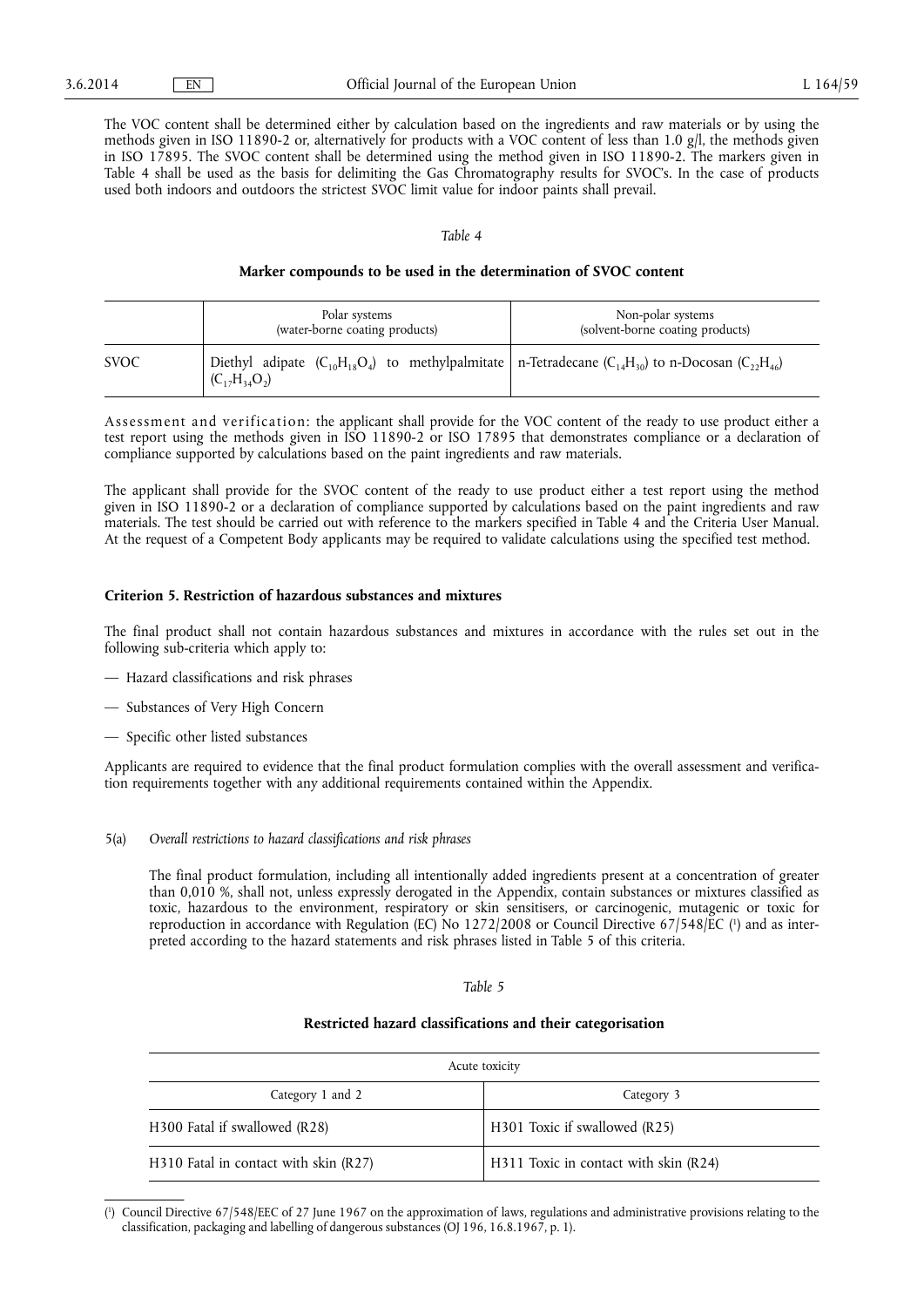| Acute toxicity                                                                                  |                             |  |  |
|-------------------------------------------------------------------------------------------------|-----------------------------|--|--|
| Category 1 and 2                                                                                | Category 3                  |  |  |
| H330 Fatal if inhaled (R23/26)                                                                  | H331 Toxic if inhaled (R23) |  |  |
| H304 May be fatal if swallowed and enters airways EUH070 Toxic by eye contact (R39/41)<br>(R65) |                             |  |  |

| Specific target organ toxicity  |                                                                                                            |  |  |  |
|---------------------------------|------------------------------------------------------------------------------------------------------------|--|--|--|
| Category 1                      | Category 2                                                                                                 |  |  |  |
| R39/25, R39/26, R39/27, R39/28) | H370 Causes damage to organs (R39/23, R39/24,   H371 May cause damage to organs (R68/20, R68/21,<br>R68/22 |  |  |  |
| R48/23                          | H372 Causes damage to organs (R48/25, R48/24, H373 May cause damage to organs (R48/20, R48/21,<br>R48/22   |  |  |  |

| Respiratory and skin sensitisation           |                                                                                                                                          |  |  |
|----------------------------------------------|------------------------------------------------------------------------------------------------------------------------------------------|--|--|
| Category 1A                                  | Category 1B                                                                                                                              |  |  |
| H317: May cause allergic skin reaction (R43) | H317: May cause allergic skin reaction (R43)                                                                                             |  |  |
| breathing difficulties if inhaled (R42)      | H334: May cause allergy or asthma symptoms or   H334: May cause allergy or asthma symptoms or<br>breathing difficulties if inhaled (R42) |  |  |

| Carcinogenic, mutagenic or toxic for reproduction                                   |                                                                                              |  |  |
|-------------------------------------------------------------------------------------|----------------------------------------------------------------------------------------------|--|--|
| Category 1A and 1B                                                                  | Category 2                                                                                   |  |  |
| H340 May cause genetic defects (R46)                                                | H341 Suspected of causing genetic defects (R68)                                              |  |  |
| $H350$ May cause cancer (R45)                                                       | H351 Suspected of causing cancer (R40)                                                       |  |  |
| H350i May cause cancer by inhalation $(R49)$                                        |                                                                                              |  |  |
| H360F May damage fertility (R60)                                                    | H361f Suspected of damaging fertility (R62)                                                  |  |  |
| H360D May damage the unborn child (R61)                                             | H361d Suspected of damaging the unborn child (R63)                                           |  |  |
| H360FD May damage fertility. May damage the unborn<br>child (R60, R60/61)           | H361fd Suspected of damaging fertility. Suspected of<br>damaging the unborn child $(R62/63)$ |  |  |
| H360Fd May damage fertility. Suspected of damaging<br>the unborn child $(R60/63)$   | H362 May cause harm to breast fed children (R64)                                             |  |  |
| H360Df May damage the unborn child. Suspected of<br>damaging fertility ( $R61/62$ ) |                                                                                              |  |  |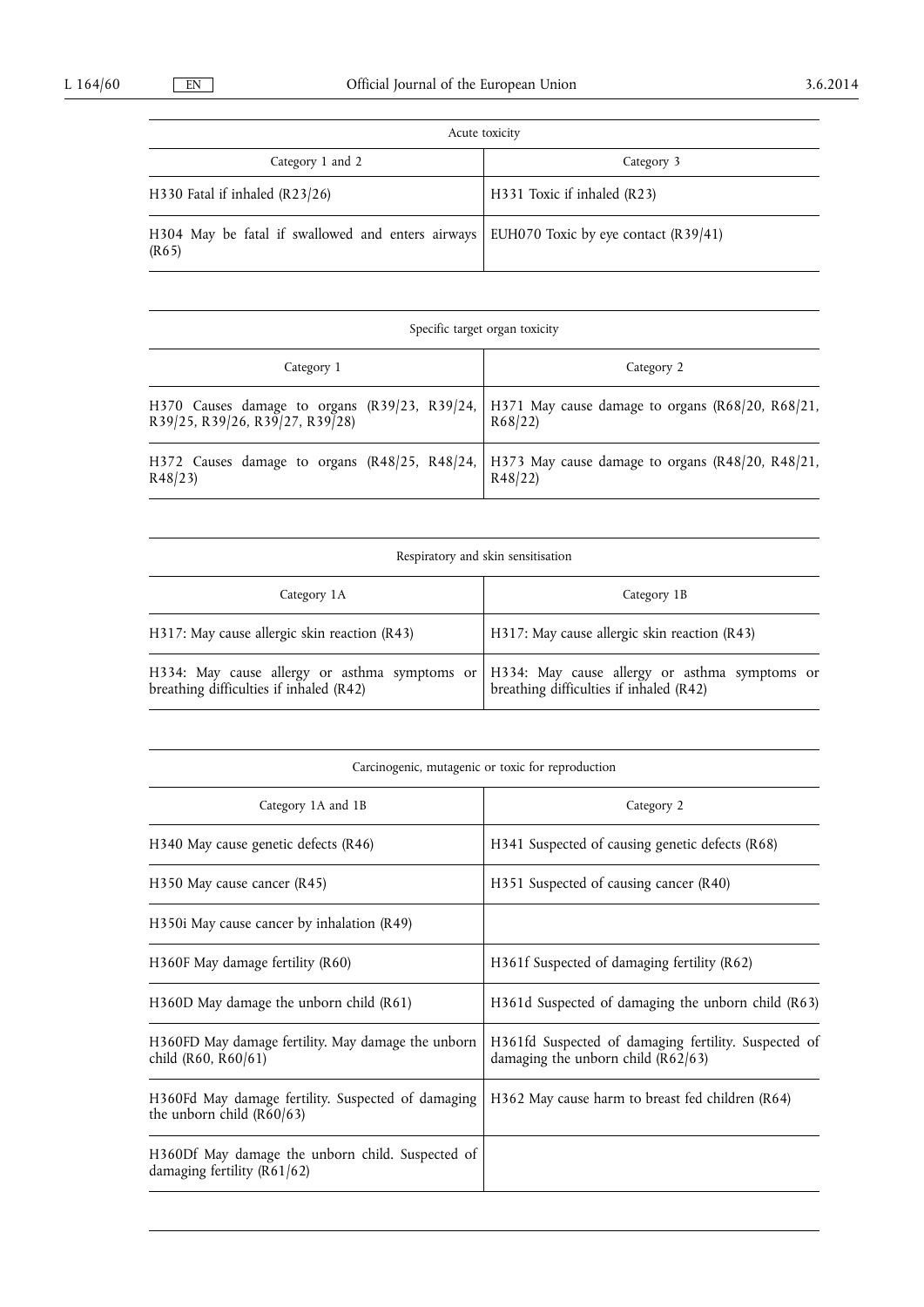Acute toxicity Category 1 and 2 Category 3 Hazardous to the aquatic environment Category 1 and 2 Category 3 and 4 H400 Very toxic to aquatic life (R50) H412 Harmful to aquatic life with long-lasting effects (R52/53) H410 Very toxic to aquatic life with long-lasting effects (R50/53) H413 May cause long-lasting effects to aquatic life (R53) H411 Toxic to aquatic life with long-lasting effects (R51/53)

Hazardous to the ozone layer

EUH059 Hazardous to the ozone layer (R59)

The most recent classification rules adopted by the Union shall take precedence over the listed hazard classifications and risk phrases. In accordance with Article 15 of Regulation (EC) No 1272/2008 applicants shall therefore ensure that classifications are based on the most recent rules on the classification, labelling and packaging of substances and mixtures.

Applicants are required to calculate the hazard classification of the final paint product in order to demonstrate compliance. This shall be in accordance with the methodologies for the classification of mixtures contained in Regulation (EC) No 1272/2008 and all amending legislation. Equivalence between mixture classifications according to the Dangerous Substances Directive 67/548/EEC (referred to as DSD) and those made according to Regulation (EC) No 1272/2008 (the CLP Regulation) can be found in Table 6.

The final product shall not be classified and labelled as being acutely toxic, a specific target organ toxicant, a respiratory or skin sensitiser, or carcinogenic, mutagenic or toxic for reproduction hazardous to the environment, in accordance with Regulation (EC) No 1272/2008 or Directive 67/548/EEC.

#### *Table 6*

#### **Final product classification: CLP versus DSD equivalence**

| CLP Mixture classification                     | DSD equivalent                                                   |  |  |  |
|------------------------------------------------|------------------------------------------------------------------|--|--|--|
| Acutely toxic                                  | $TorT+$                                                          |  |  |  |
| Specific target organ toxicant                 | $T. T+$ or $Xn$                                                  |  |  |  |
| A respiratory or skin sensitiser               |                                                                  |  |  |  |
| A carcinogen, mutagen or reproductive toxicant | Carcinogen, Mutagen or Reproductive toxicant cat-<br>egories 1-3 |  |  |  |
| Hazardous to the environment                   | N (excluding R53 and R52/53)                                     |  |  |  |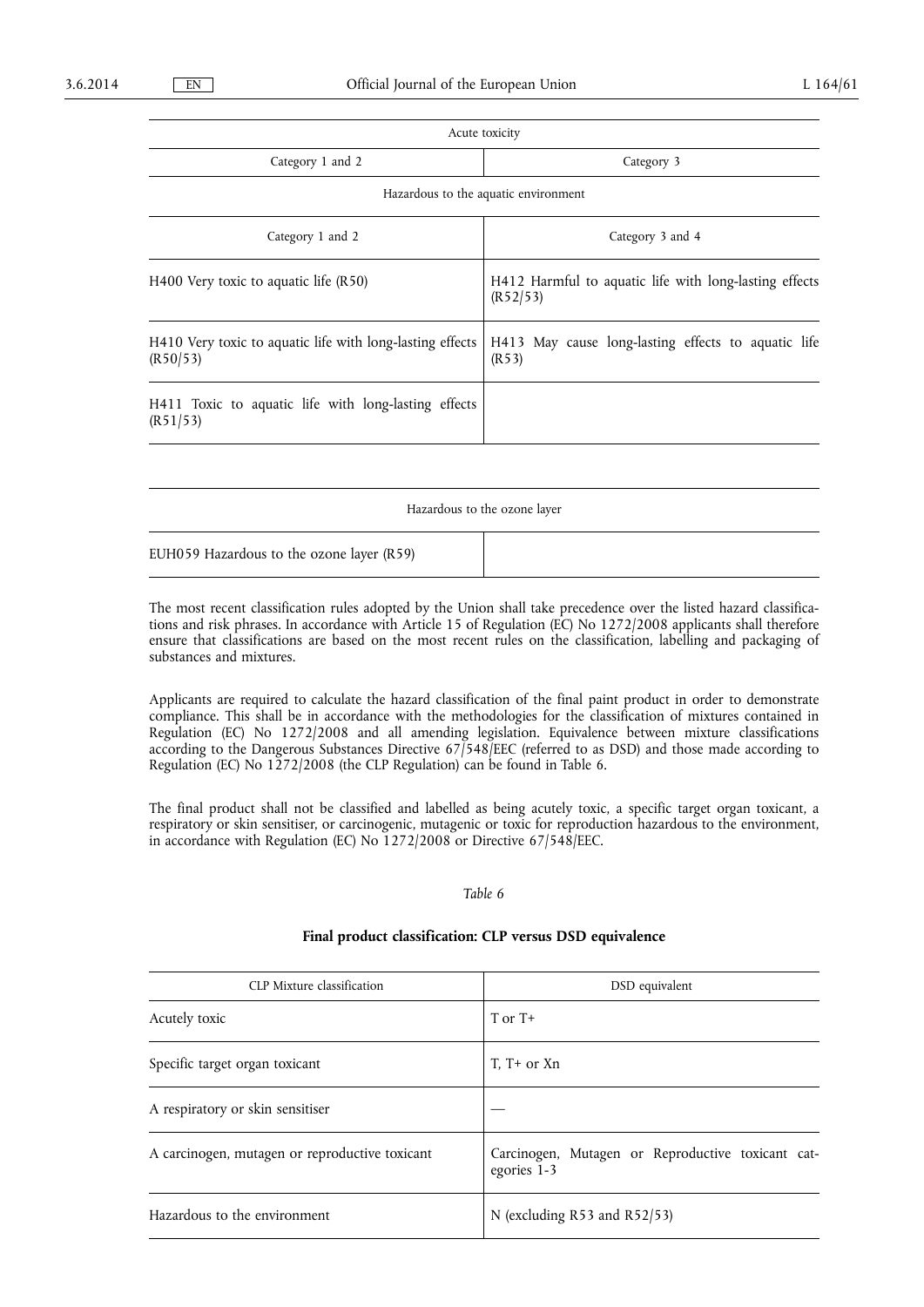5(a)(i) *Derogations applying to substance groups* 

For the purpose of this product group, derogations have been granted for defined groups of substances that may be contained within the final product. These derogations stipulate the hazard classifications that are derogated for each specific substance group and the associated derogation conditions and concentration limits that apply. The derogations are set out in the Appendix and apply to the following substance groups:

- 1. Preservatives added to colourants, binders and the final product
	- (a) In-can preservatives
	- (b) Tinting machine preservatives
	- (c) Dry film preservatives
	- (d) Preservative stabilisers
- 2. Drying and anti-skinning agents
	- (a) Drying agents
	- (b) Anti-skinning agents
- 3. Corrosion inhibitors
	- (a) Corrosion inhibitors
	- (b) Verdigris prevention
- 4. Surfactants
	- (a) General purpose surfactants
	- (b) Alkylphenolethoxylates (APEOs)
	- (c) Perfluorinated surfactants
- 5. Miscellaneous functional substances with general application
	- (a) Silicon resin emulsion in white paints, colourant and tinting bases
	- (b) Metals and their compounds
	- (c) Mineral raw materials including fillers
	- (d) Neutralising agents
	- (e) Optical brighteners
	- (f) Pigments
- 6. Miscellaneous functional substances with specialist applications
	- (a) UV protectors and stabilisers
	- (b) Plasticisers
- 7. Residual substances that may be present in the final product
	- (a) Formaldehyde
	- (b) Solvents
	- (c) Unreacted monomers
	- (d) Volatile Aromatic Compounds and halogenated compounds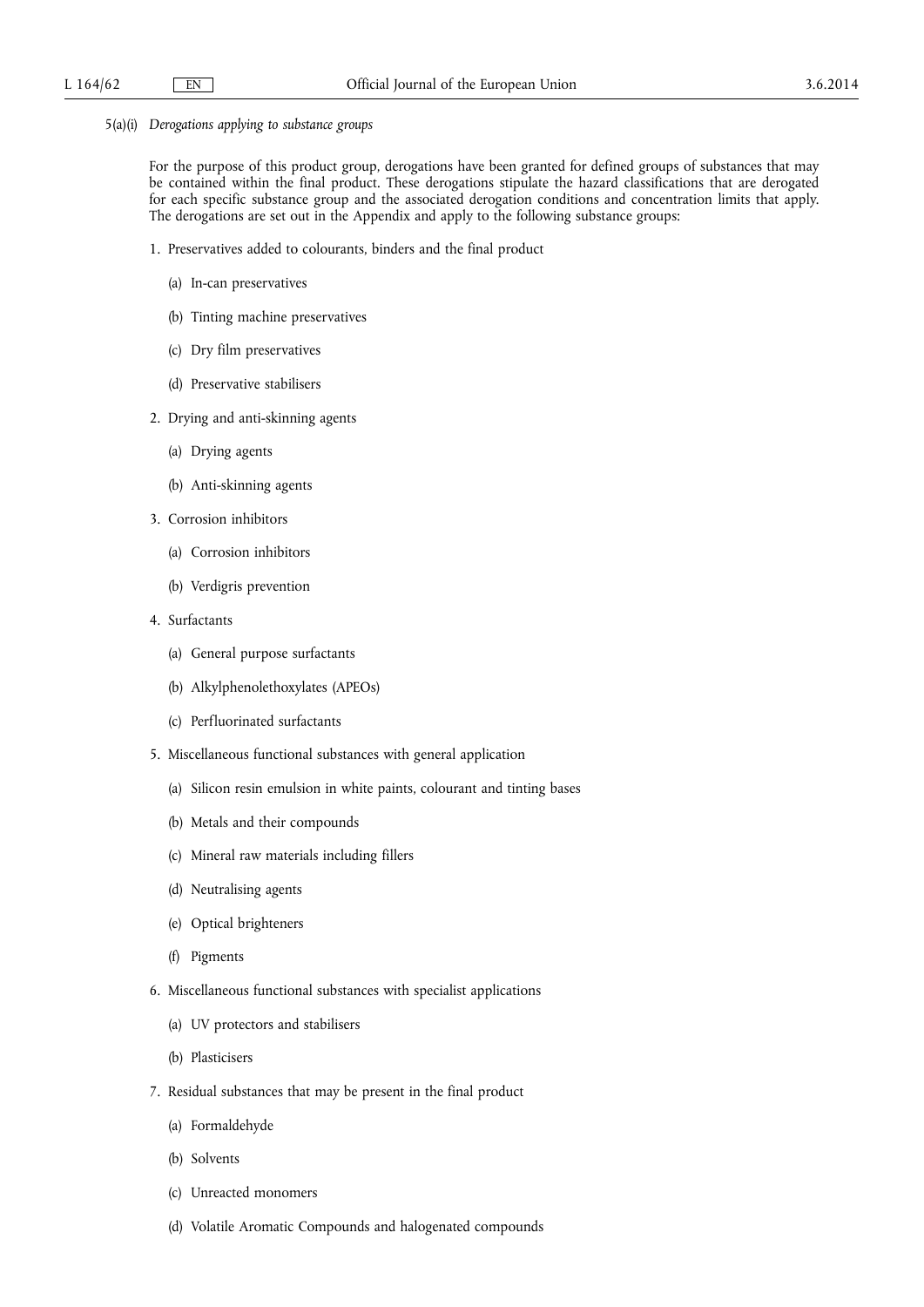5(a)(ii) *Derogation conditions applying to production sites* 

Additional conditions relating to production of paints and varnishes shall apply in the case of derogations for acute toxins or specific target organ toxins. In this case applicants shall submit evidence that they have met the following requirements:

- Substances to which an acute toxic or specific target organ toxins classification applies shall demonstrate compliance with relevant European indicative Occupational Exposure Limit Values (OELV's) or Member State OELV's for the substance(s), with the strictest applying;
- Where there is no reference OELV then the applicant shall demonstrate how health and safety procedures for the handling of the ingoing substance(s) at production sites for the final ecolabelled paint product minimise exposure;
- Substances to which a classification applies as an aerosol or vapour shall demonstrate that workers are not exposed in this form;
- Substances to which the classification applies to in their dry form shall demonstrate that workers cannot come into contact with the substance in this form during manufacturing.

Assessment and verification: the applicant shall demonstrate compliance with this criterion by providing a declaration of the classification and/or non-classification for:

- The final paint or varnish product based on the methodologies for the classification of mixtures contained in Regulation (EC) No 1272/2008 and all amending legislation
- Paint or varnish formula ingredients that fall within the groups of substances listed in 5(a)(i) and that are present at concentrations of more than 0,010 %

This declaration shall be based on information collected according to the requirements in the Appendix.

Active ingredients to which specific concentration limits may apply under Regulation (EC) No 1272/2008 and which may fall below the cut-off value of 0,010 % shall also be identified.

The following technical information shall be provided to support the declaration of the classification or non-classification of ingredients:

- (i) For substances that have not been registered under the REACH Regulation or which do not yet have a harmonised CLP classification: Information meeting the requirements listed in Annex VII to the REACH Regulation;
- (ii) For substances that have been registered under the REACH Regulation and which do not meet the requirements for CLP classification: Information based on the REACH registration dossier confirming the non-classified status of the substance;
- (iii) For substances that have a harmonised classification or are self-classified: safety data sheets where available. If these are not available or the substance is self-classified then information shall be provided relevant to the substances hazard classification according to Annex II to the REACH Regulation;
- (iv) In the case of mixtures: Safety data sheets where available. If these are not available then calculation of the mixture classification shall be provided according to the rules under Regulation (EC) No 1272/2008 together with information relevant to the mixtures hazard classification according to Annex II to the REACH Regulation;

Substances and mixtures shall be characterised in accordance with sections 10, 11 and 12 of Annex II to the REACH Regulation (Requirements for the Compilation of Safety Data Sheets). This shall include information on the physical form and state of the ingredients and shall include identification of manufactured nanomaterial ingredients for which 50 % or more of the particles in the number size distribution have one or more external dimensions in the size range 1 nm-100 nm.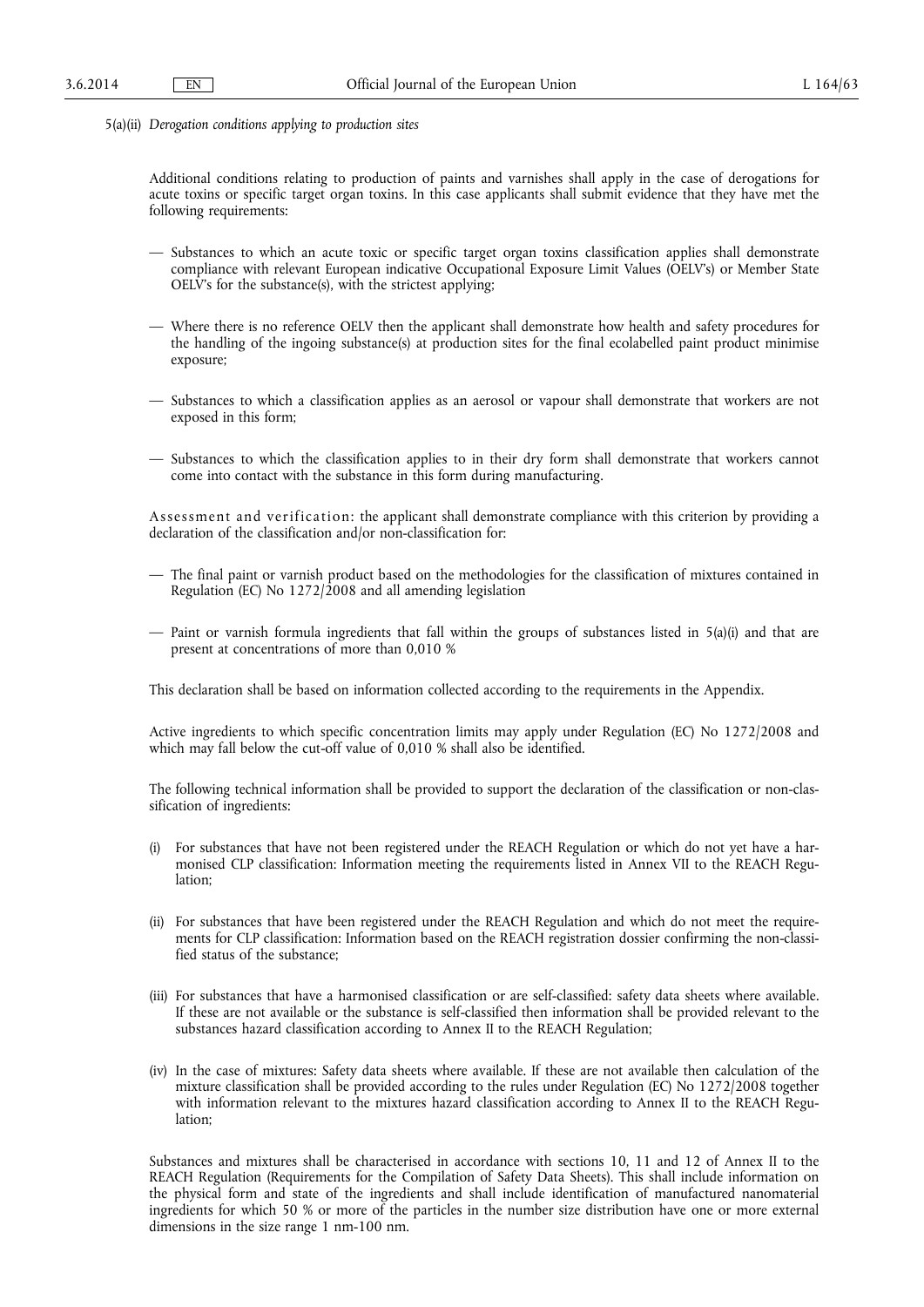The applicant shall also identify substances and mixtures used in the paint formulation which fall under the specific requirements for derogation as set out in the Appendix. For each derogated substance or mixture supporting information shall be provided showing how the derogation requirements have been met.

#### 5(b) *Restrictions that apply to Substances of Very High Concern*

In accordance with Article 6(7) of Regulation (EC) No 66/2010 the final product and any ingredients or raw materials, shall not, unless specifically derogated, contain substances that:

- Meet the criteria in Article 57 of the REACH Regulation;
- Have been identified according to the procedure described in Article 59(1) of the REACH Regulation which establishes the Candidate List for Substances of Very High Concern.

No derogation shall be given concerning substances that meet one or both of these conditions, and which are present in a paint or varnish product at concentrations higher than 0.10 % (weight by weight).

Assessment and verification: the applicant shall provide a declaration of compliance with this criterion, supported by declarations of compliance signed by their suppliers. Applicants shall demonstrate that they have carried out a screening of ingoing substances against the current Candidate List for Substances of Very High Concern and the criteria in Article 57 of the REACH Regulation.

#### 5(c) *Restrictions that apply to specific hazardous substances*

The final product shall not contain the hazardous substances that are specifically identified in the Appendix at or above the specified concentration limits. The restrictions on substances in the Appendix apply to the following paint and varnish ingredients and residues:

- (i) Dry film preservatives
- (ii) Tinting machine preservatives
- (iii) In-can preservatives
- (iv) Preservative stabilisers
- (v) Alkylphenolethoxylates (APEOs) surfactants
- (vi) Perfluorinated surfactants
- (vii) Metals and their compounds
- (viii) Pigments
- (ix) Plasticisers
- (x) Free formaldehyde

Assessment and verification: verification and testing requirements are as specified in the Appendix for each substance and as relevant to specific forms of paint and varnish.

#### **Criterion 6. Consumer information**

6(a) The following texts shall appear on or be attached to the packaging:

- 'Minimise paint wastage by estimating how much paint you will need'
- 'Recover unused paint for re-use'.
- 'Reuse of paint can effectively minimise the products' life cycle environmental impact'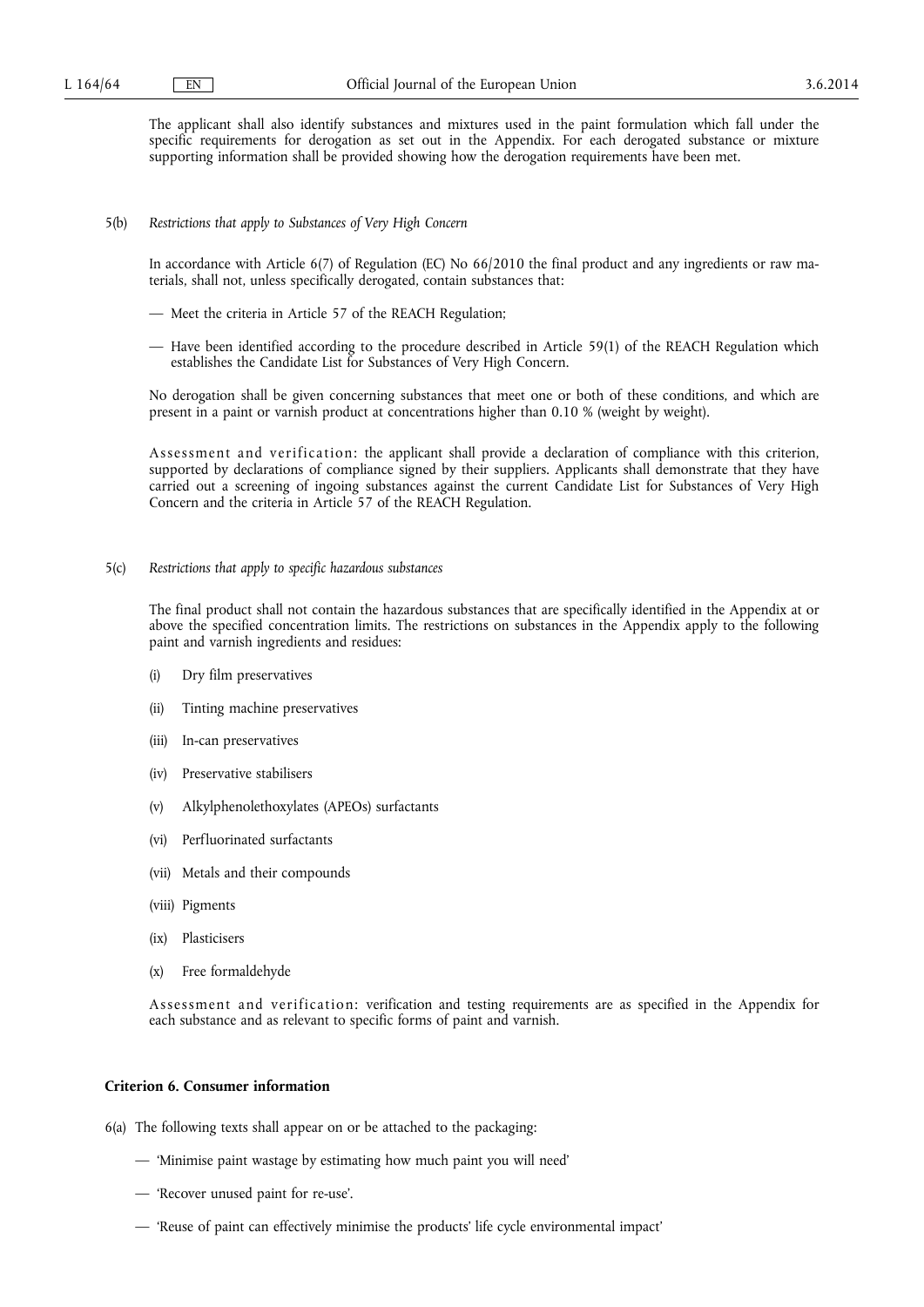- 6(b) The following general information and advice shall be provided on or be attached to the packaging:
	- How to estimate the amount of paint needed prior to purchase in order to minimise paint wastage and a recommended amount as a guideline (e.g. for 1  $m<sup>2</sup>$  of wall x litres of paint is needed).
	- How to deal with the 'unused paint' together with, where available, a web-link or contact details from which the consumer can find more detailed information.
- 6(c) The following advice and recommendations on how to handle the paint shall be provided on or be attached to the packaging:
	- Safety measures for the user. This shall include basic recommendation on personal protective equipment that should be worn. It shall also include additional measures that should be taken when using spray equipment.
	- The use of cleaning equipment and appropriate waste management (in order to limit water and soil pollution). For example, text advising that unused paint requires specialist handling for safe environmental disposal and therefore it should not be thrown away with household or commercial waste (e.g. 'Do not put residual paint down the kitchen sink or toilet, or into a waste bin').
	- Storage of the paint in appropriate conditions (before and after opening), including, where appropriate, safety advice.

Assessment and verification: the applicant shall declare that the product complies with the requirement and provide the competent body with the artwork or samples of the user information and/or a link to a manufacturer's website containing this information as part of the application. The recommended amount of paint given as a guideline shall be provided.

#### **Criterion 7. Information appearing on the EU Ecolabel**

The optional label with text box shall contain, where relevant, the following texts:

- Minimised content of hazardous substances
- Reduced content of volatile organic compounds (VOCs): x g/l
- Good performance for indoor use *(where indoor criteria have been met)* or
- Good performance for outdoor use *(where outdoor criteria have been met)* or
- Good performance for both indoor and outdoor use *(where both indoor and outdoor criteria have been met)*

The guidelines for the use of the optional label with text box can be found in the 'Guidelines for use of the Ecolabel logo' on the website:

[http://ec.europa.eu/environment/ecolabel/documents/logo\\_guidelines.pdf](http://ec.europa.eu/environment/ecolabel/documents/logo_guidelines.pdf) 

Assessment and verification: the applicant shall provide a sample of the product label or an artwork of the packaging where the EU Ecolabel is placed, together with a declaration of compliance with this criterion.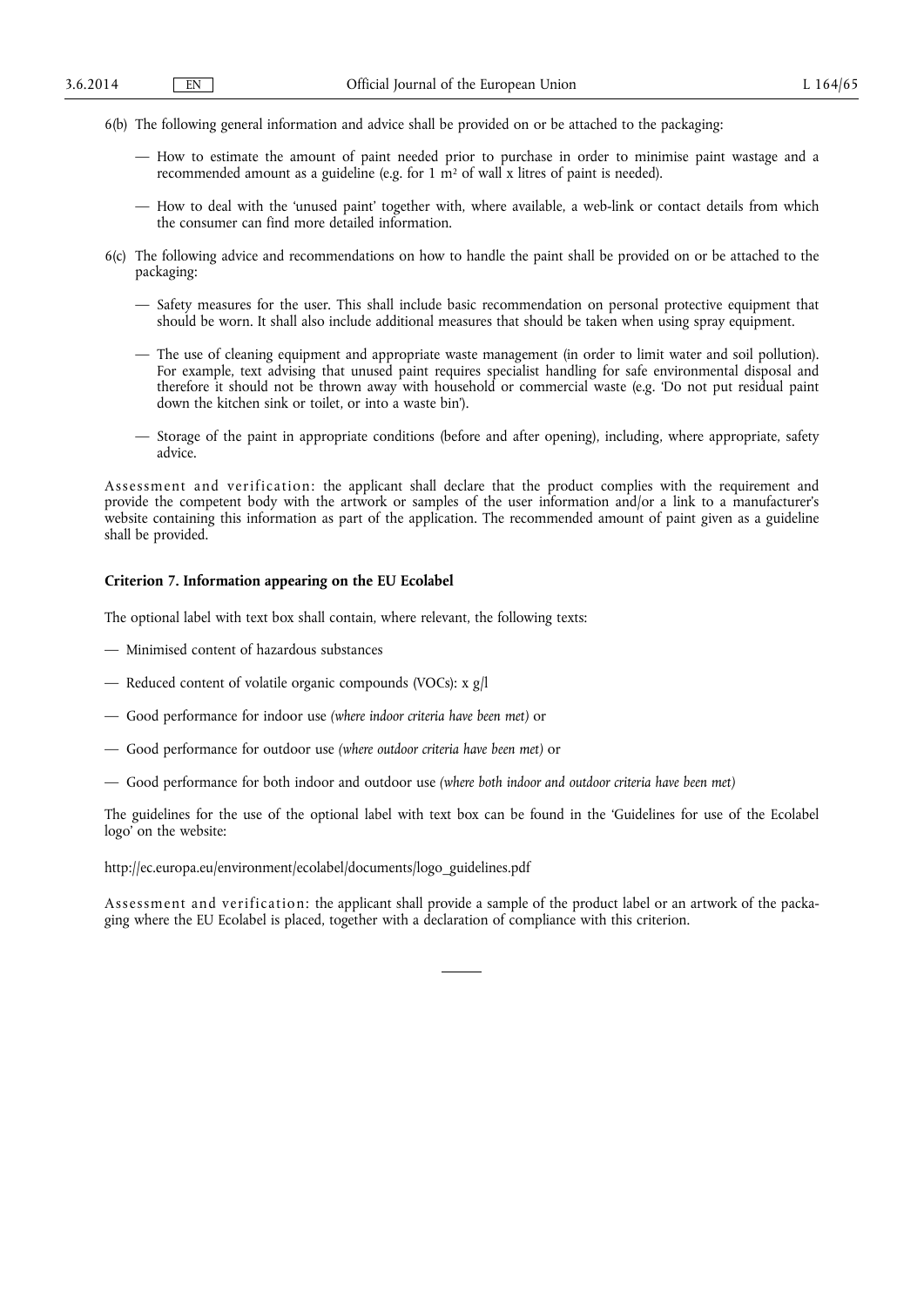#### *Appendix*

#### **HAZARDOUS SUBSTANCE RESTRICTION AND DEROGATION LIST**

| Substance group | Scope of restriction and/or derogation | _oncentration limits<br>(where applicable) | Assessment and verification |
|-----------------|----------------------------------------|--------------------------------------------|-----------------------------|
|-----------------|----------------------------------------|--------------------------------------------|-----------------------------|

#### 1. **Preservatives added to colourants, binders and the final product**

#### (i) Rules relating to biocide authorisation status

The paint formulation shall only contain preservatives that meet the requirements of 1a, 1b and 1c (as applicable), which are authorised under Directive 98/8/EC of the European Parliament and of the Council ( 1) and Regulation (EU) No 528/2012 and for which a risk assessment for professional and/or consumer (non-professional) use is provided in the Assessment Report. Applicants should consult the most current authorisation list.

Preservatives for which a dossier has been submitted for evaluation pending a decision on authorisation or non-inclusion may be used in the interim period up until the adoption of the Decision.

(ii) Permitted sum totals of in-can and dry film preservatives in the ready to use product

In-can and dry film preservatives may be used in indoor and outdoor products according to the sum total concentrations detailed in the following table.

| Preservation type                                               | Indoor products | Outdoor products |
|-----------------------------------------------------------------|-----------------|------------------|
| In-can preservatives                                            | 0,060 %         | 0,060%           |
| Dry film preservatives                                          | Not permitted   | 0,30%            |
| Derogated exceptions:                                           |                 |                  |
| (i) Paints for use in high humidity areas                       | 0,10%           | n/a              |
| (ii) IPBC combinations for outdoor protection                   | n/a             | 0,65%            |
| Sum total preservatives                                         | 0,060 %         | 0,360 %          |
| With derogated exceptions (i) or (ii) for dry film preservation | 0.160 %         | 0,710 %          |

#### **Sum total preservatives permitted in paint and varnish products**

(iii) Permitted sum totals of isothiazolinone substances and compounds in the ready to use product

The sum total of isothiazolinone compounds in any paint or varnish product shall not exceed 0,050 % (500 ppm) with the exception of outdoor wood paints and varnishes which shall not exceed 0,20 %. The following preservatives are derogated for use subject to specific limits on their contribution to the sum total of isothiazolinone compounds in the final ready to use product.

2-methyl-2H-isothiazol-3one: 0,0200 %

1,2-Benzisothiazol-2(2H)-one: 0,0500 %

2-Octyl-2H-Isothiazol-3-one: 0,0500 % with the exception of outdoor wood paints and varnishes in which it may be used at higher concentrations

5-chloro-2-methyl-4-isothiazolin-3-one/2- methyl-4-isothiazolin-3-one: 0,0015 %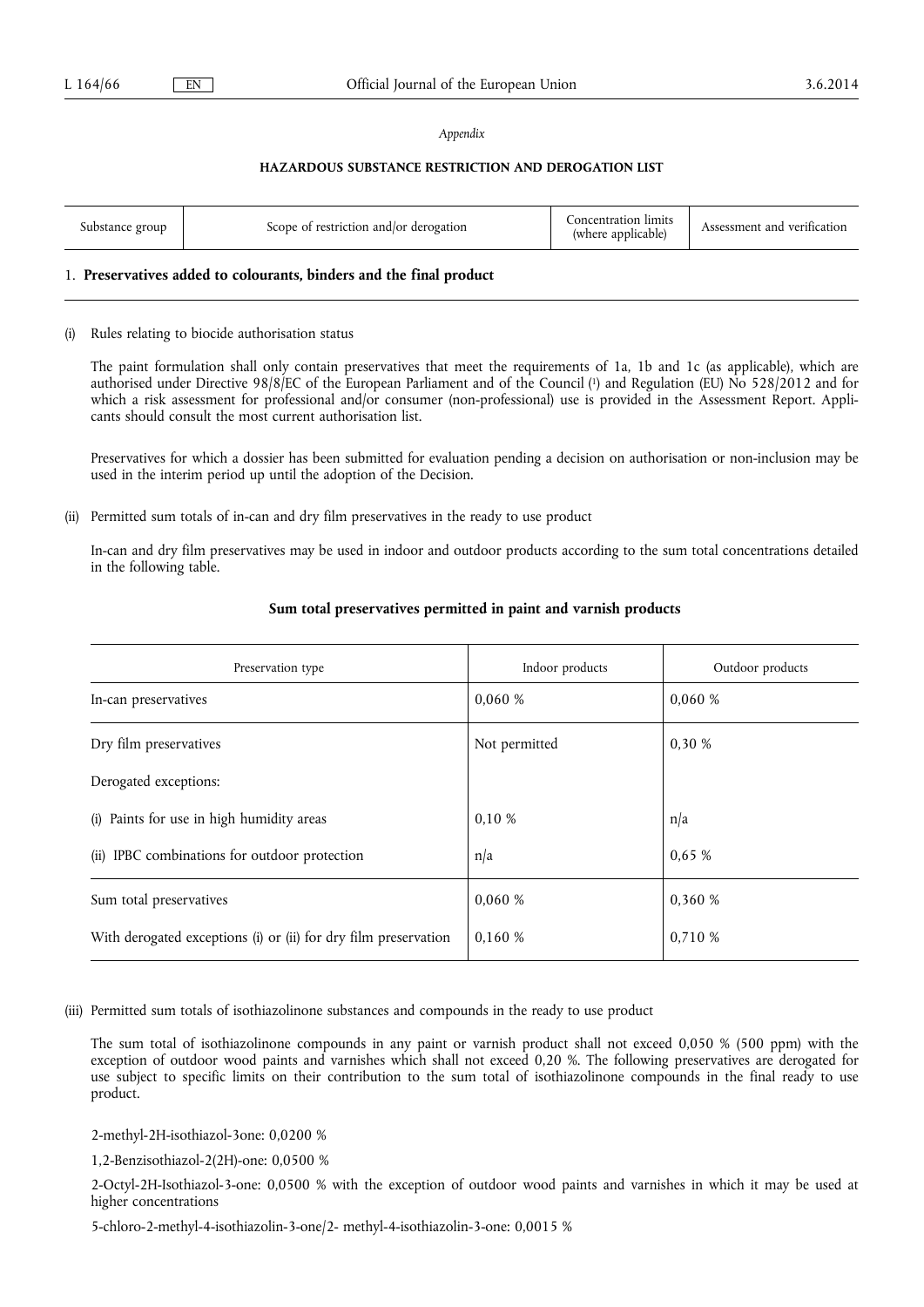| Substance group                                                                                  | Scope of restriction and/or derogation                                                                                                                                                                                                                                                                                                                                                                                                                                                                                                                                                                                                                                                                                                                                                                                                                                                                                                                                                                                                                                                                                                                                                                 | Concentration limits<br>(where applicable)                                                                                | Assessment and verification                                                                                                                                                                                                                                                                                                                                                                                                                                                                                                                                                                                                                                                          |
|--------------------------------------------------------------------------------------------------|--------------------------------------------------------------------------------------------------------------------------------------------------------------------------------------------------------------------------------------------------------------------------------------------------------------------------------------------------------------------------------------------------------------------------------------------------------------------------------------------------------------------------------------------------------------------------------------------------------------------------------------------------------------------------------------------------------------------------------------------------------------------------------------------------------------------------------------------------------------------------------------------------------------------------------------------------------------------------------------------------------------------------------------------------------------------------------------------------------------------------------------------------------------------------------------------------------|---------------------------------------------------------------------------------------------------------------------------|--------------------------------------------------------------------------------------------------------------------------------------------------------------------------------------------------------------------------------------------------------------------------------------------------------------------------------------------------------------------------------------------------------------------------------------------------------------------------------------------------------------------------------------------------------------------------------------------------------------------------------------------------------------------------------------|
| (a) In-can preser-<br>vatives<br>Applicability:<br>All products<br>unless specified<br>otherwise | In-can preservatives classified with the following derogated<br>hazard classifications may be used in ecolabelled products:<br>Derogated classifications: H331 (R23), H400 (R50), H410<br>(R50/53), H411 (R51/53), H412 (R52/53), H317 (R43)<br>In-can preservatives classified with these derogated classifi-<br>cations must also meet the following derogation condi-<br>tions:<br>- The sum total concentration shall not exceed 0,060 %<br>w/w<br>- Substances classified with H400 (R50) and/or H410<br>(R50/53) shall be non-bioaccumulative. Non-bioaccu-<br>mulative substances shall have a Log Kow $\leq$ 3,2 or a<br>Bioconcentration Factor (BCF) $\leq 100$ .<br>- Evidence shall be provided that Authorisation condi-<br>tions under Directive 98/8/EC and Regulation (EU)<br>No 528/2012 are respected for the product.<br>- Where preservatives that are formaldehyde donors are<br>used then formaldehyde content and emissions from<br>the final product must meet the requirements in<br>substance restriction 7(a)<br>Specific concentration limits applies to the following<br>preservatives:<br>Zinc pyrithione<br>(i)<br>(ii) N-(3-aminopropyl)-N-dodecylpropane-1, 3-diamine | In-can preservatives<br>Sum total in the<br>final product:<br>$0,060 \%$ w/w<br>Concentration limit<br>0,050 %<br>0,050 % | Verification:<br>Declaration by the appli-<br>cant and their binder<br>supplier supported by CAS<br>numbers and classifications<br>for the active ingredients<br>in the final product and its<br>binder.<br>This shall include calcula-<br>tion by the applicant of<br>the concentration of the<br>active ingredient in the<br>final product.<br>In line with the require-<br>ments of the Biocide Regu-<br>lation (EU) No 528/2012<br>Article 58(3) all manufac-<br>tured active ingredients for<br>which 50 % or more of<br>the particles in the number<br>size distribution have one<br>or more external dimen-<br>sions in the size range<br>1 nm-100 nm shall be<br>identified. |
| (b) Tinting<br>(colourant)<br>machine<br>preservatives                                           | The derogated hazard classifications and the derogation<br>conditions listed under $1(a)$ shall apply also to preservatives<br>used to protect colour tints whilst stored in machines prior<br>to mixing with base paints.<br>Preservatives added to protect tints that will be dispensed<br>from machines shall not exceed a sum total of 0,20 % w/w.<br>The following preservatives are subject to specific<br>maximum concentration limits contributing to the sum<br>total of preservatives in the colourant:<br>(i) 3-iodo-2-propynyl butylcarbamate (IPBC)<br>(ii) Zinc pyrithione<br>(iii) N-(3-aminopropyl)-N-dodecylpropane-1, 3-diamine                                                                                                                                                                                                                                                                                                                                                                                                                                                                                                                                                      | Sum total preserva-<br>tives in the<br>colourant:<br>$0,20 \%$ w/w<br>0,10 %<br>0,050 %<br>0,050 %                        | Verification:<br>Declaration by the appli-<br>cant and/or their tint<br>supplier supported by CAS<br>numbers and classifications<br>for the active ingredients<br>in the final product and its<br>binder.<br>This shall include calcula-<br>tion of the concentration<br>of the active ingredient in<br>the final tint product.<br>In line with the require-<br>ments of the Biocide Regu-<br>lation (EU) No 528/2012<br>Article 58(3) all manufac-<br>tured active ingredients for<br>which 50 % or more of<br>the particles in the number<br>size distribution have one<br>or more external dimen-<br>sions in the size range<br>1 nm-100 nm. shall be<br>identified.              |
|                                                                                                  |                                                                                                                                                                                                                                                                                                                                                                                                                                                                                                                                                                                                                                                                                                                                                                                                                                                                                                                                                                                                                                                                                                                                                                                                        |                                                                                                                           |                                                                                                                                                                                                                                                                                                                                                                                                                                                                                                                                                                                                                                                                                      |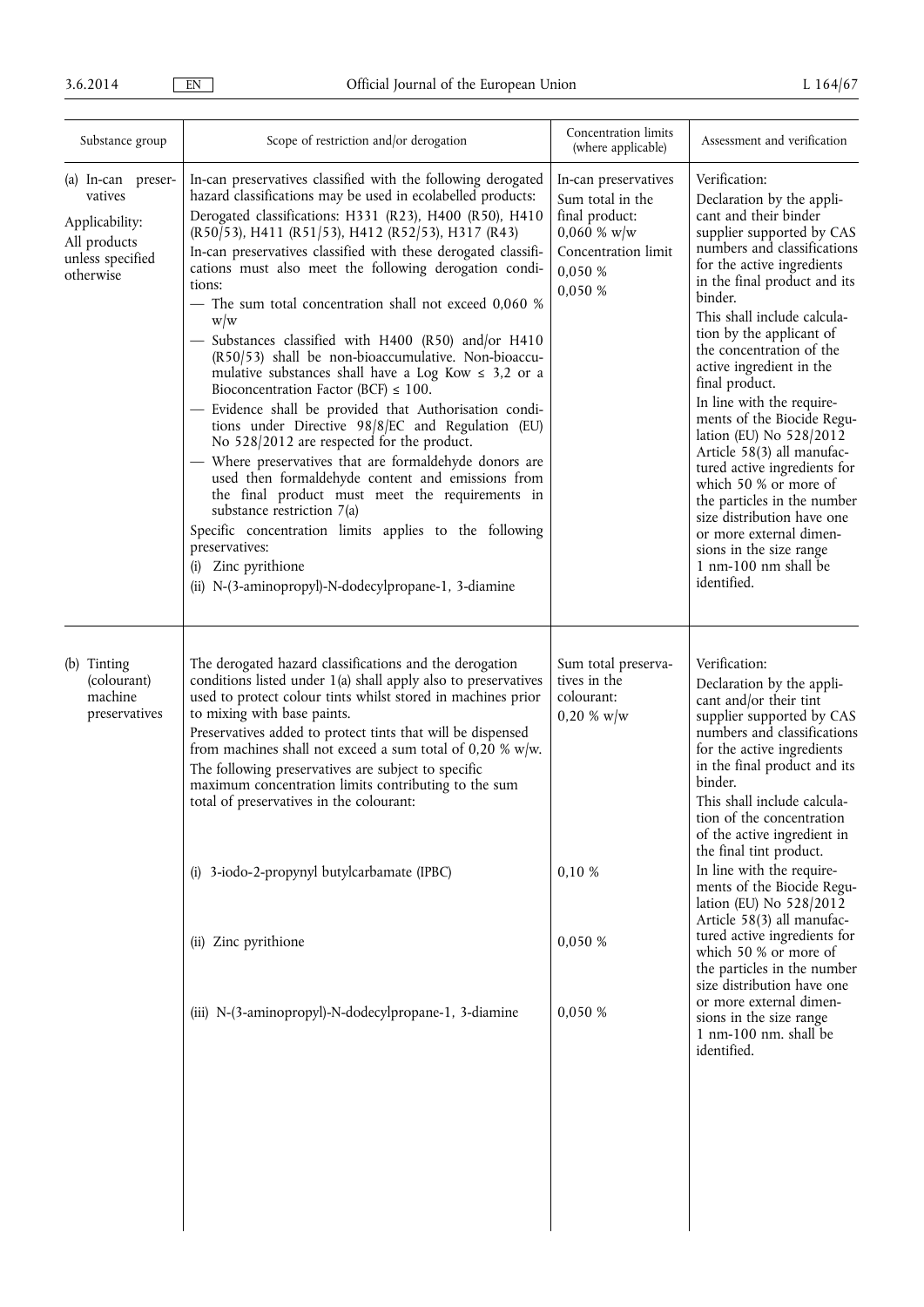| Substance group                                                                                                            | Scope of restriction and/or derogation                                                                                                                                                                                                                                                                                                                                                                                                                                                                                                                                                                                                                                                                                                                                                                                                                                                                                                                                                                                                                                                                                                                                                                                                                                                             | Concentration limits<br>(where applicable)                                                                                                                                                                                                                                                                                               | Assessment and verification                                                                                                                                                                                                                                                                                                                                                                                                                                                                                                                                                                                                                                                           |
|----------------------------------------------------------------------------------------------------------------------------|----------------------------------------------------------------------------------------------------------------------------------------------------------------------------------------------------------------------------------------------------------------------------------------------------------------------------------------------------------------------------------------------------------------------------------------------------------------------------------------------------------------------------------------------------------------------------------------------------------------------------------------------------------------------------------------------------------------------------------------------------------------------------------------------------------------------------------------------------------------------------------------------------------------------------------------------------------------------------------------------------------------------------------------------------------------------------------------------------------------------------------------------------------------------------------------------------------------------------------------------------------------------------------------------------|------------------------------------------------------------------------------------------------------------------------------------------------------------------------------------------------------------------------------------------------------------------------------------------------------------------------------------------|---------------------------------------------------------------------------------------------------------------------------------------------------------------------------------------------------------------------------------------------------------------------------------------------------------------------------------------------------------------------------------------------------------------------------------------------------------------------------------------------------------------------------------------------------------------------------------------------------------------------------------------------------------------------------------------|
| $(c)$ Dry<br>film<br>preservatives<br>Applicability:<br>Outdoor paints,<br>indoor paints for<br>specific applica-<br>tions | Dry film preservatives and their stabilisers classified with<br>the following derogated hazard classifications may be used<br>in all outdoor products and only specific indoor products:<br>Derogated classifications: H400 (R50), H410 (R50/53),<br>H411 (R51/53), H412 (R52/53), H317 (R43)<br>Dry film preservatives classified with these derogated classi-<br>fications must also meet the following derogation condi-<br>tions:<br>- The sum total concentration shall not exceed 0,10 %<br>$w/w$ or 0,30 % $w/w$ (as relevant)<br>- Substances classified with H400 (R50) and/or H410<br>(R50/53) shall be non-bioaccumulative. Non-bioaccu-<br>mulative substances shall have a Log Kow $\leq 3.2$ or a<br>Bioconcentration Factor (BCF) $\leq 100$ .<br>- Evidence shall be provided that the conditions set out<br>in the Authorisation conditions for preservatives under<br>the Biocide Directive 98/8/EC and the Biocide Regu-<br>lation (EU) No 528/2012 are being respected.<br>A higher sum total applies to the following dry film preser-<br>vatives for the specified applications only:<br>3-iodo-2-propynyl butylcarbamate (IPBC) combinations<br>Outdoor paints and varnishes<br>Specific concentration limits applies to the following<br>preservatives:<br>Zinc pyrithione | Dry film preserva-<br>tives<br>Sum total in the<br>final product:<br>Indoor paints<br>intended for use in<br>areas with high<br>humidity, including<br>kitchens and bath-<br>rooms<br>$0,10 \%$ w/w<br>All outdoor paint<br>applications<br>$0,30 \%$ w/w<br>Outdoor paints sum<br>total for IPBC<br>combinations:<br>0.650 %<br>0,050 % | Verification:<br>Declaration by the appli-<br>cant and their binder<br>supplier supported by CAS<br>numbers and classifications<br>for the active ingredients<br>in the final product and its<br>binder.<br>This shall include calcula-<br>tion by the applicant of<br>the concentration of the<br>active ingredient in the<br>final product.<br>In line with the require-<br>ments of the Biocide Regu-<br>lation (EU) No 528/2012<br>Article 58(3) all manufac-<br>tured active ingredients for<br>which 50 % or more of<br>the particles in the number<br>size distribution have one<br>or more external dimen-<br>sions in the size range<br>1 nm-100 nm, shall be<br>identified. |
| (d) Preservative<br>stabiliser                                                                                             | Zinc oxide is derogated for use as a stabiliser for dry film<br>preservative combinations that require zinc pyrithione or<br>1,2 Benzisothiazol-3(2H)-one (BIT).                                                                                                                                                                                                                                                                                                                                                                                                                                                                                                                                                                                                                                                                                                                                                                                                                                                                                                                                                                                                                                                                                                                                   | 0,050 %                                                                                                                                                                                                                                                                                                                                  | Verification:<br>Declaration by the appli-<br>cant and their raw material<br>suppliers.                                                                                                                                                                                                                                                                                                                                                                                                                                                                                                                                                                                               |

# 2. **Drying and anti-skinning agents**

| (a) Driers<br>Applicability:<br>All paints<br>products unless<br>specified other-<br>wise. | Derogated classifications: H301 (R24), H317 (R43), H373<br>(H48/20-22), H412 (R52/53), H413 (R53)<br>Cobalt driers in alkyd paints, which are additionally classi-<br>fied with H400 (R50) and H410, are derogated for white<br>and light coloured paints only up to the following concen-<br>tration limit: | Sum total drier<br>content<br>$0,10 \% \text{ w/w}$<br>Cobalt drier content<br>limit<br>0.050 % | Verification:<br>Declaration shall be<br>provided by the applicant<br>and their raw material<br>suppliers supported by<br>CAS numbers and classifi-<br>cations. |
|--------------------------------------------------------------------------------------------|--------------------------------------------------------------------------------------------------------------------------------------------------------------------------------------------------------------------------------------------------------------------------------------------------------------|-------------------------------------------------------------------------------------------------|-----------------------------------------------------------------------------------------------------------------------------------------------------------------|
| (b) Anti-skinning<br>agents<br>Applicability:<br>All paints<br>products                    | Derogated classifications: H412 (R52/53), H413 (R53),<br>H317 (R43)                                                                                                                                                                                                                                          | $0.40 \%$ w/w                                                                                   | Verification:<br>Declaration shall be<br>provided by the applicant<br>and their raw material<br>suppliers supported by<br>CAS numbers and classifi-<br>cations. |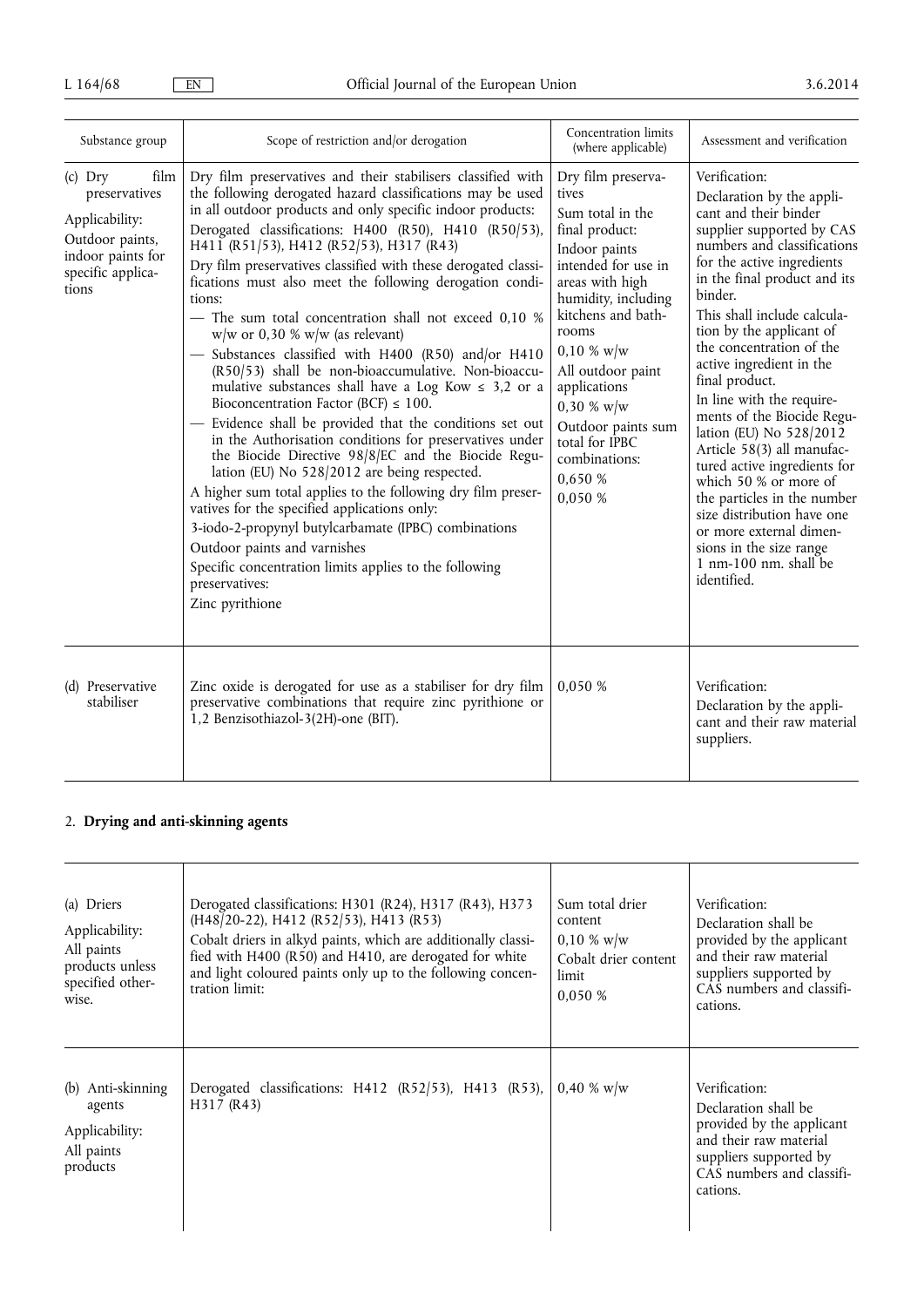| Substance group | Scope of restriction and/or derogation | oncentration limits<br>(where applicable) | Assessment and verification |
|-----------------|----------------------------------------|-------------------------------------------|-----------------------------|
|-----------------|----------------------------------------|-------------------------------------------|-----------------------------|

## 3. **Corrosion inhibitors**

| $(a)$ Anti-<br>corro-<br>sion pigments<br>Applicability:<br>Where required | Derogated classifications: H410 (R50/53), H411 (R51/53),<br>H412 (R52/53), H413 (R53)<br>Concentration limits that shall apply:<br>(i) Paints Directive 2004/42/EC classes d, i, j<br>All other products<br>(ii) | $8.0 \% \text{ w/w}$<br>$2.0 \% \text{ w/w}$ | Verification:<br>Declaration shall be<br>provided by the applicant<br>and their raw material<br>suppliers supported by<br>SDS.                                  |
|----------------------------------------------------------------------------|------------------------------------------------------------------------------------------------------------------------------------------------------------------------------------------------------------------|----------------------------------------------|-----------------------------------------------------------------------------------------------------------------------------------------------------------------|
| (b) Verdigris<br>prevention<br>Applicability:<br>Where required            | Derogated classifications: H412 (R52/53), H413 (R53)                                                                                                                                                             | $0,50 \% \text{ w/w}$                        | Verification:<br>Declaration shall be<br>provided by the applicant<br>and their raw material<br>suppliers supported by<br>CAS numbers and classifi-<br>cations. |

## 4. **Surfactants**

| (a) General<br>purpose<br>surfactants<br>Applicability:<br>Surfactants used in<br>all products.      | Derogated classifications: H411 (R51/53), H412 (R52/53),<br>H413 (R53)<br>The following sum total values apply to the ready to use<br>final product:<br>- White and light coloured products<br>- All other colours<br>The derogation applies to the surfactant formulation<br>supplied to the paint manufacturer. Specific restrictions<br>apply to Alkylphenolethoxylates (APEOs) and Perfluori-<br>nated surfactants.                                                                                                                                                                        | Sum total surfactants<br>in the ready to use<br>product:<br>$1,0 \%$ w/w<br>3,0 % w/w | Verification:<br>Declaration shall be<br>provided by the applicant,<br>raw material suppliers and/<br>or their surfactant supplier<br>supported by CAS No's<br>and classifications for the<br>surfactants used.          |
|------------------------------------------------------------------------------------------------------|------------------------------------------------------------------------------------------------------------------------------------------------------------------------------------------------------------------------------------------------------------------------------------------------------------------------------------------------------------------------------------------------------------------------------------------------------------------------------------------------------------------------------------------------------------------------------------------------|---------------------------------------------------------------------------------------|--------------------------------------------------------------------------------------------------------------------------------------------------------------------------------------------------------------------------|
| (b) Alkylphenole-<br>thoxylates<br>(APEOs)<br>Applicability:<br>Surfactants used in<br>all products. | Alkylphenolethoxylates (APEOs) and their derivatives shall<br>not be used in any paint or varnish preparations or formu-<br>lations.                                                                                                                                                                                                                                                                                                                                                                                                                                                           | n/a                                                                                   | Verification:<br>A declaration of non-use<br>shall be provided by the<br>applicant and their raw<br>material suppliers<br>supported by CAS No's<br>and classifications for the<br>surfactants used.                      |
| (c) Perfluorinated<br>surfactants<br>Applicability:<br>Surfactants used in<br>specific products.     | Long chain perfluorinated surfactants, as specified in the<br>OECD definition below, shall not be used:<br>Perfluorocarboxylic acids with carbon chain lengths<br>(i)<br>$\geq$ C8, including perfluorooctanoic acid (PFOA);<br>Perfluoroalkyl sulfonates with carbon chain lengths<br>(ii)<br>$\geq$ C6, including perfluorohexane sulfonic acid (PFHxS)<br>and perfluorooctane sulfonate (PFOS); and<br>(iii) Related compounds that may degrade to the substances<br>identified in (i) or (ii) shall not be present in the surfac-<br>tant or as a residue in the paint or varnish product. | n/a                                                                                   | Verification:<br>A declaration of non-use<br>shall be provided by the<br>applicant and their raw<br>material suppliers<br>supported by CAS<br>numbers and identification<br>of chain length for the<br>surfactants used. |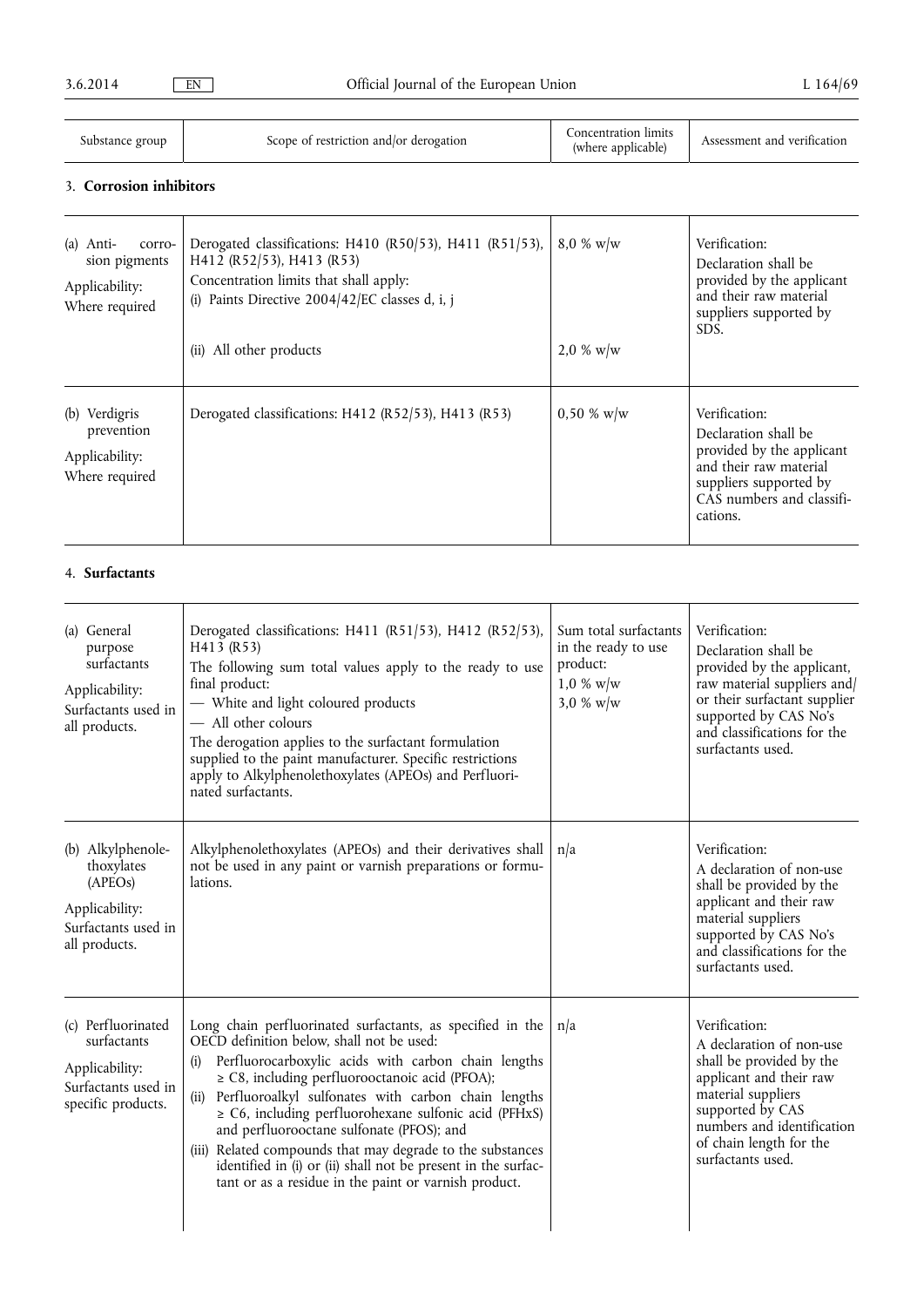| Substance group | Scope of restriction and/or derogation                                                                                                                                                                                                                                                                                            | Concentration limits<br>(where applicable) | Assessment and verification |
|-----------------|-----------------------------------------------------------------------------------------------------------------------------------------------------------------------------------------------------------------------------------------------------------------------------------------------------------------------------------|--------------------------------------------|-----------------------------|
|                 | Perfluorinated surfactants that do not meet (i), (ii) or (iii)<br>may only be used in paint that is required to be resistant or<br>repellent to water (see efficiency of use criteria 3(b) and<br>$3$ (g) respectively) and to have a spreading rate of greater<br>than 8 m <sup>2</sup> /l (see efficiency of use criteria 3(a). |                                            |                             |

## 5. **Miscellaneous functional substances with general application**

| (a) Silicon<br>resin<br>emulsion in<br>white paints,<br>colourant and<br>tinting bases<br>Applicability:<br>All paints<br>products | Derogated classifications: H412 (R52/53), H413 (R53)                                                                                                                                                                                                                                                                                                                                                                                                                              | $2.0 %$ w/w                         | Verification:<br>Declaration shall be<br>provided by the applicant<br>and their raw material<br>suppliers supported by<br>CAS numbers and classifi-<br>cations.                                                                                                                                                                                                             |
|------------------------------------------------------------------------------------------------------------------------------------|-----------------------------------------------------------------------------------------------------------------------------------------------------------------------------------------------------------------------------------------------------------------------------------------------------------------------------------------------------------------------------------------------------------------------------------------------------------------------------------|-------------------------------------|-----------------------------------------------------------------------------------------------------------------------------------------------------------------------------------------------------------------------------------------------------------------------------------------------------------------------------------------------------------------------------|
| (b) Metals<br>and<br>their<br>compounds<br>Applicability:<br>All products                                                          | The following metals or their compounds shall not be<br>present in the product or the ingredients used in the<br>product above the specified cut-off limit:<br>Cadmium, lead, chromium VI, mercury, arsenic, barium,<br>selenium, antimony and cobalt.<br>The following derogations apply:<br>- Barium, antimony and cobalt in pigments (see restric-<br>tion $5(f)$<br>- Cobalt in driers (see restriction 2(a))                                                                 | 0,010 % cut-off per<br>listed metal | Verification:<br>Declaration by the appli-<br>cant and their raw material<br>suppliers.                                                                                                                                                                                                                                                                                     |
| (c) Mineral<br>raw<br>materials<br>including<br>fillers<br>Applicability:<br>All paints<br>products                                | Mineral raw materials including crystalline silica and leuco-<br>phyllite minerals containing crystalline silica are derogated<br>for H373 (R48/20).<br>Mineral raw materials containing metals referred to in<br>restriction 5(b) may be used if laboratory testing shows<br>that the metal is bonded within a crystal lattice and is inso-<br>luble (see test method applicable).<br>The following fillers are derogated on this basis:<br>Nepheline syenite, containing barium |                                     | Verification:<br>Declaration shall be<br>provided by the applicant<br>and their raw material<br>suppliers supported by<br>CAS numbers and classifi-<br>cations.<br>Applicants wishing to use<br>binders containing<br>restricted metals shall<br>submit test reports carried<br>out in accordance with the<br>listed standard.<br>Test method:<br>DIN 53770-1 or equivalent |
| (d) Neutralising<br>agents<br>Applicability:<br>All paints<br>products unless<br>specified                                         | Derogated classifications: H311 (R24), H331 (R23), H400<br>(R50), H410 (R50/53), H411 (R51/53), H412 (R52/53),<br>H413 (R53)<br>The following concentration limits shall apply:<br>- Varnishes and floor paints                                                                                                                                                                                                                                                                   | $1.0 \%$ w/w                        | Verification:<br>Declaration shall be<br>provided by the applicant<br>and their raw material<br>suppliers supported by<br>CAS numbers and classifi-<br>cations.                                                                                                                                                                                                             |
|                                                                                                                                    | - All other products                                                                                                                                                                                                                                                                                                                                                                                                                                                              | $0,50 \%$ w/w                       |                                                                                                                                                                                                                                                                                                                                                                             |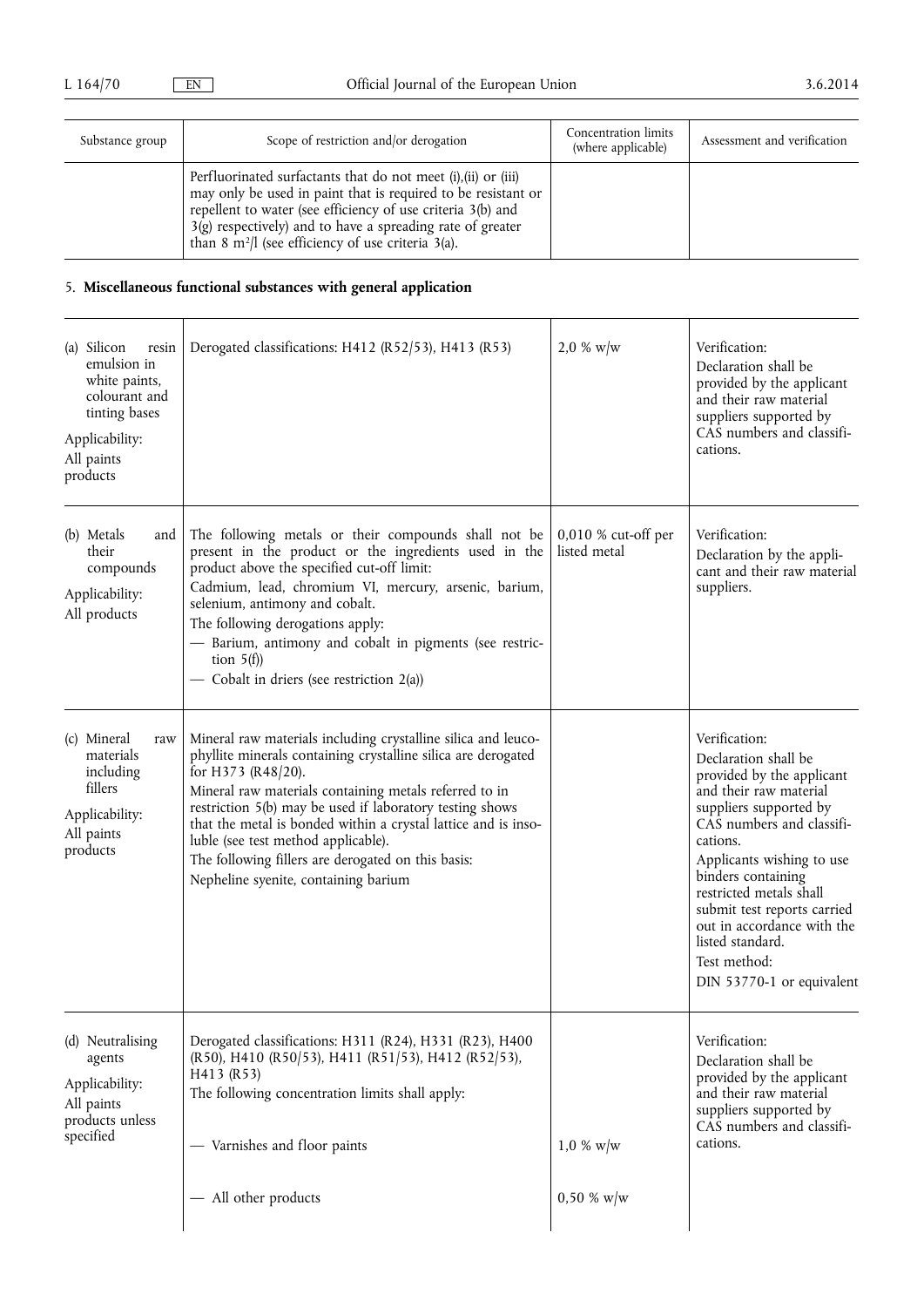| Substance group                                                          | Scope of restriction and/or derogation                                                                                                                                                                                                                                                                                                                                                                                                                         | Concentration limits<br>(where applicable) | Assessment and verification                                                                                                                                                                |
|--------------------------------------------------------------------------|----------------------------------------------------------------------------------------------------------------------------------------------------------------------------------------------------------------------------------------------------------------------------------------------------------------------------------------------------------------------------------------------------------------------------------------------------------------|--------------------------------------------|--------------------------------------------------------------------------------------------------------------------------------------------------------------------------------------------|
| (e) Optical bright-<br>eners<br>Applicability:<br>All paints<br>products | Derogated classifications: H413 (R53)                                                                                                                                                                                                                                                                                                                                                                                                                          | $0,10 \% \text{ w/w}$                      | Verification:<br>Declaration shall be<br>provided by the applicant<br>and their raw material<br>suppliers supported by<br>CAS numbers and classifi-<br>cations.                            |
| (f) Pigments<br>Applicability:<br>All products                           | Pigments containing metals shall only be used where $n/a$<br>laboratory testing of the pigment shows that the metal<br>chromophore is bonded within a crystal lattice and is inso-<br>luble.<br>The following metal containing pigments are derogated for<br>use without the need for testing:<br>— Barium sulphate<br>- Antimony nickel within an insoluble TiO <sub>2</sub> lattice<br>- Cobalt aluminate blue spinel<br>- Cobalt chromite blue-green spinel |                                            | Verification:<br>Test results demonstrating<br>that the pigment chromo-<br>phore is bonded within a<br>crystal lattice and is inso-<br>luble.<br>Test method:<br>DIN 53770-1 or equivalent |

## 6. **Miscellaneous functional substances with specialist applications**

| (a) UV protectors<br>and stabilising<br>agents for<br>outdoor paints<br>Applicability:<br>Outdoor paints  | Derogated classifications: H317 (R43), H411 (R51/53),<br>H412 (R52/53), H413 (R53),                                                                                                                                                                                                                                                                                  | $0.60 \%$ w/w                                                      | Verification:<br>Declaration shall be<br>provided by the applicant<br>and their raw material<br>suppliers supported by<br>CAS numbers and classifi-<br>cations. |
|-----------------------------------------------------------------------------------------------------------|----------------------------------------------------------------------------------------------------------------------------------------------------------------------------------------------------------------------------------------------------------------------------------------------------------------------------------------------------------------------|--------------------------------------------------------------------|-----------------------------------------------------------------------------------------------------------------------------------------------------------------|
| (b) Plasticisers<br>in<br>paint and<br>varnish.<br>Applicability:<br>Where included in<br>the formulation | The following phthalates shall not be intentionally added as<br>plasticisers:<br>DEHP (Bis-(2-ethylhexyl)-phthalate)<br>BBP (Butylbenzylphthalate)<br>DBP (Dibutylphthalate)<br>DMEP (Bis2-methoxyethyl) phthalate<br>DIBP (Diisobutylphthalate)<br>DIHP (Di-C6-8-branched alkyphthalates)<br>DHNUP (Di-C7-11-branched alkylphthalates)<br>DHP (Di-n-hexylphthalate) | Concentration limit<br>for any individual<br>phthalate:<br>0,010 % | Verification:<br>Declaration shall be<br>provided by the applicant<br>and their raw material<br>suppliers supported by<br>CAS numbers and classifi-<br>cations. |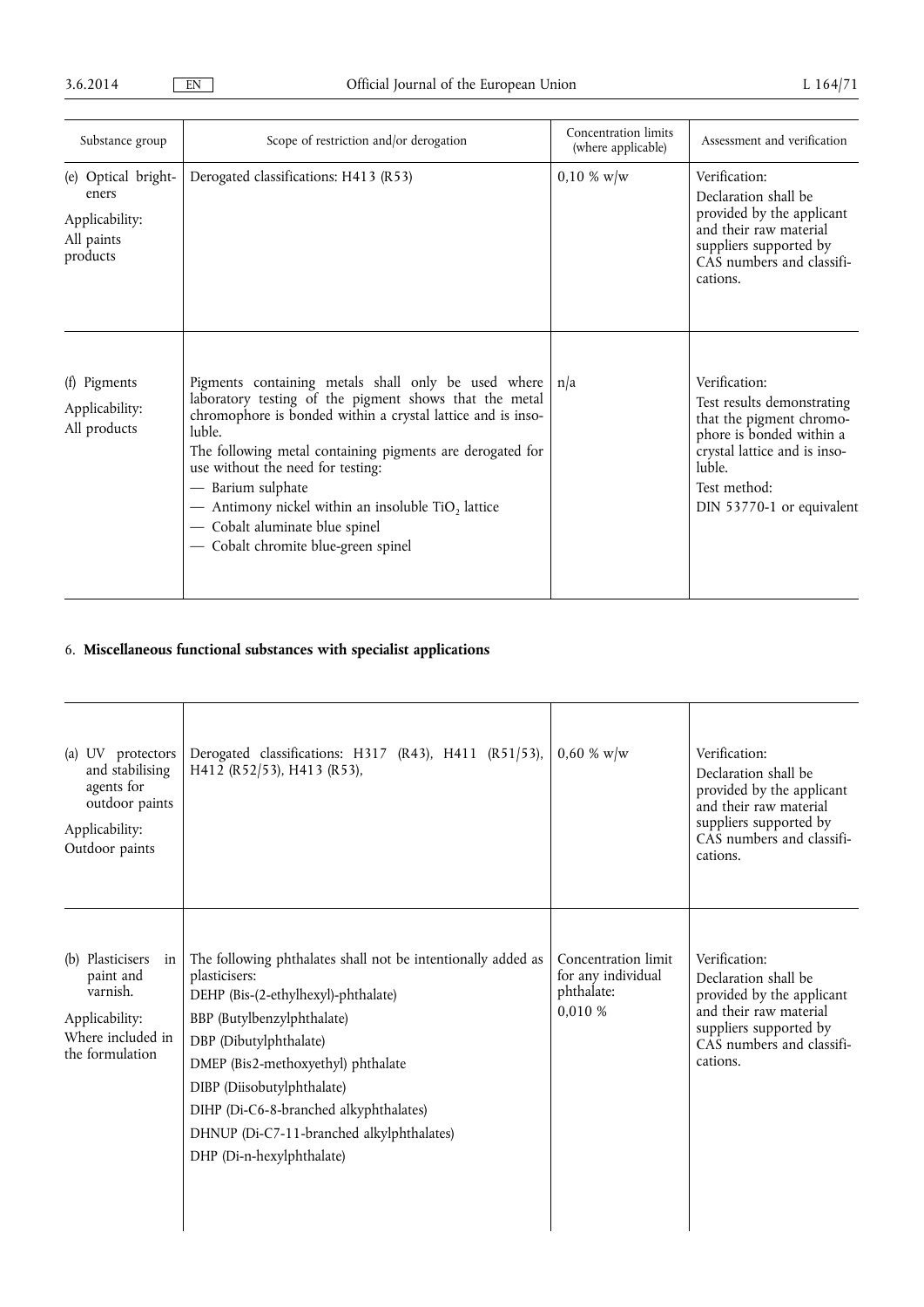| Substance group |  |
|-----------------|--|
|-----------------|--|

Scope of restriction and/or derogation

(where applicable) Assessment and verification

## 7. **Residual substances that may be present in the final product**

| (a) Formaldehyde<br>Applicability:<br>All products. | Free formaldehyde shall not be intentionally added to the<br>final product. The final product shall be tested in order to<br>determine its free formaldehyde content. The sampling<br>requirements for testing shall reflect the product range.<br>The following sum total limit value shall apply:<br>The following derogations are made from this requirement:<br>(i) Where preservatives that are formaldehyde donors are<br>required as an in-can preservative to protect a specific<br>type of paint or varnish and where the formaldehyde<br>donor is used in the place of isothiazolinone preserva-<br>tives. | 0,0010 % | Verification:<br>The free formaldehyde<br>content shall be deter-<br>mined for the white base<br>or transparent tinting base<br>predicted to contain the<br>highest theoretical amount<br>of formaldehyde. The<br>content of the colour tint<br>which is predicted to<br>contain the highest theore-<br>tical amount of formalde-<br>hyde shall also be deter-<br>mined.                                                                                                                                                                                                                                                                                                                                                                                                                                                                 |
|-----------------------------------------------------|----------------------------------------------------------------------------------------------------------------------------------------------------------------------------------------------------------------------------------------------------------------------------------------------------------------------------------------------------------------------------------------------------------------------------------------------------------------------------------------------------------------------------------------------------------------------------------------------------------------------|----------|------------------------------------------------------------------------------------------------------------------------------------------------------------------------------------------------------------------------------------------------------------------------------------------------------------------------------------------------------------------------------------------------------------------------------------------------------------------------------------------------------------------------------------------------------------------------------------------------------------------------------------------------------------------------------------------------------------------------------------------------------------------------------------------------------------------------------------------|
|                                                     | (ii) Where polymer dispersions (binders) provide, through<br>residual levels of formaldehyde, the function of formal-<br>dehyde donors instead of in-can preservatives.<br>In these cases the sum total shall not exceed the following<br>limit value:                                                                                                                                                                                                                                                                                                                                                               | 0,010%   | Test method:<br>0,0010 % limit value:<br>Determination of the in-<br>can concentration using<br>the Merckoquant method.<br>If the outcome is not defi-<br>nitive according to this<br>method then high-per-<br>formance liquid chromato-<br>graphy (HPLC) shall be<br>used to confirm the in-can<br>concentration.<br>0,010 % limit value:<br>(1) All paints: Determin-<br>ation of the in-can<br>formaldehyde concen-<br>tration by means of<br>analysis using VdL-RL<br>03 or high-perform-<br>ance liquid chromato-<br>graphy (HPLC).<br>and<br>$(2)$ Indoor<br>paints<br>and<br>varnishes: Determin-<br>ation by means of<br>analysis according to<br>ISO 16000-3. Emis-<br>sions must not exceed<br>0,25 ppm upon first<br>application and they<br>must be less than<br>$0,05$ ppm after<br>24 hours from the first<br>application. |